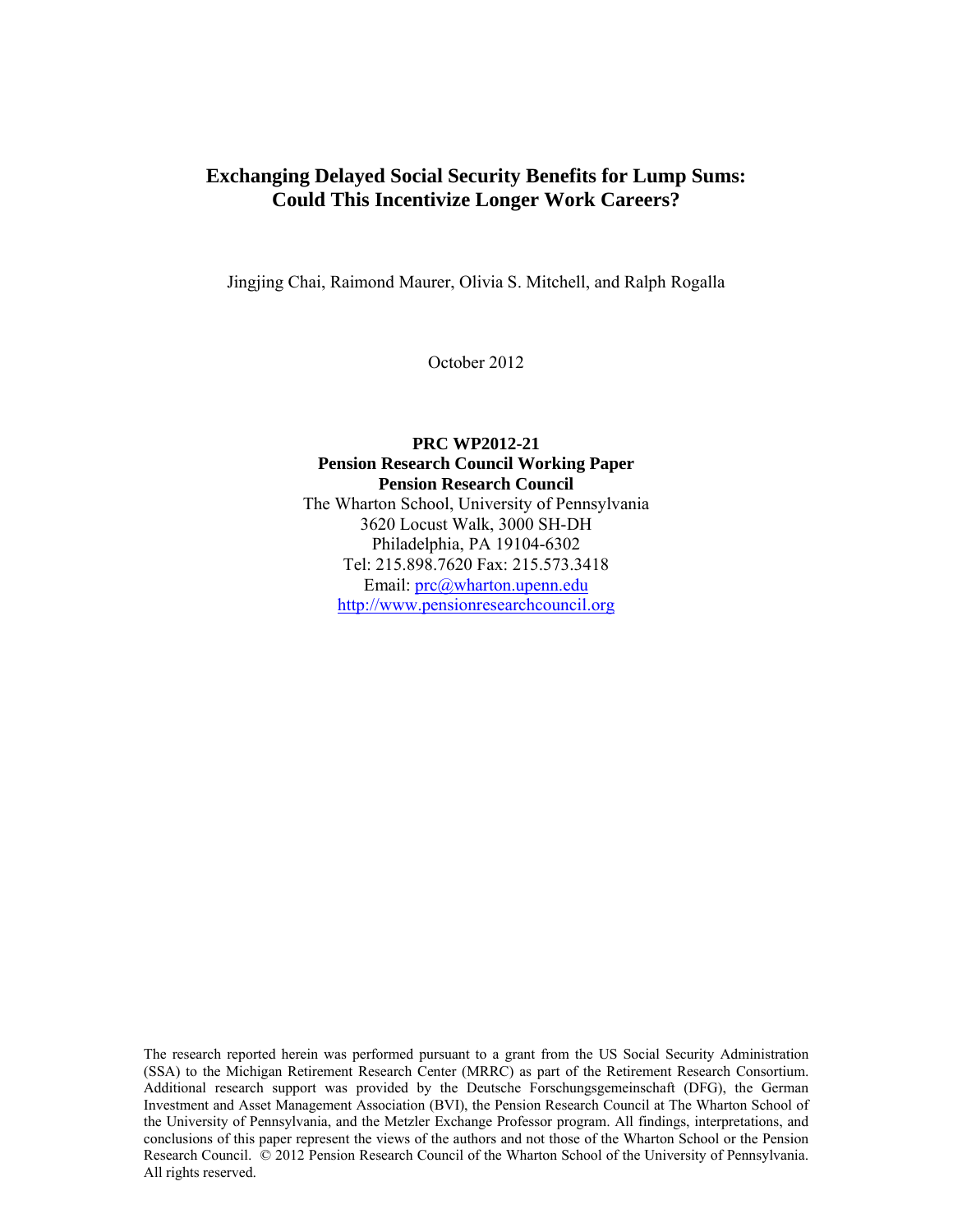# **Exchanging Delayed Social Security Benefits for Lump Sums: Could This Incentivize Longer Work Careers?**

## Abstract

Social Security benefits are currently provided as a lifelong benefit stream, though some workers would be willing to trade a portion of their annuity streams in exchange for a lump sum amount. This paper explores whether allowing people to receive a lump sum as a payment for delayed retirement rather than as an addition to their lifetime Social Security benefits might induce them to work longer. We model the factors that influence how people trade off a Social Security stream for a lump sum, and we also examine the consequences of such tradeoffs for work, retirement, and life cycle wellbeing. Our base case indicates that workers given the chance to receive their delayed retirement credit as a lump sum payment would boost their average retirement age by 1.5-2 years. This will interest policymakers seeking to reform the Social Security system without raising costs or cutting benefits, while enhancing the incentives to delay retirement.

Keywords: retirement, pension, annuity, life cycle, welfare analysis

### **Jingjing Chai**

Goethe University Finance Department Grüneburgplatz 1 (Uni-PF. H 23) Frankfurt am Main, Germany chai@finance.uni-frankfurt.de

### **Raimond Maurer** (*corresponding author*)

Goethe University Finance Department Grüneburgplatz 1 (Uni-PF. H 23) Frankfurt am Main, Germany maurer@finance.uni-frankfurt.de

### **Olivia S. Mitchell**

The Wharton School, University of Pennsylvania Department of Business Economics and Public Policy 3620 Locust Walk, 3000 SH-DH Philadelphia, PA 19104 mitchelo@wharton.upenn.edu

### **Ralph Rogalla**

Goethe University Finance Department Grüneburgplatz 1 (Uni-PF. H 23) Frankfurt am Main, Germany rogalla@finance.uni-frankfurt.de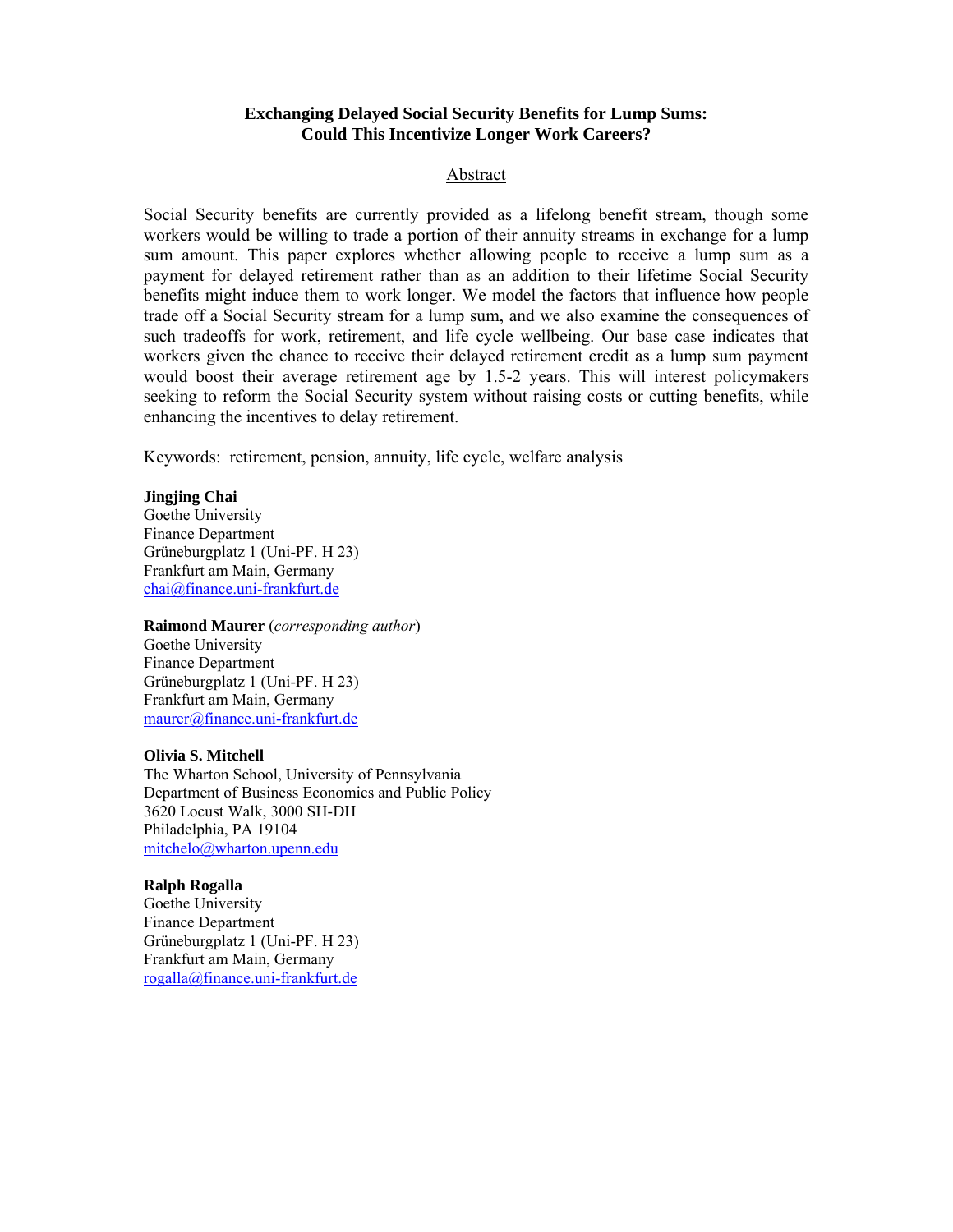# **Exchanging Delayed Social Security Benefits for Lump Sums: Could This Incentivize Longer Work Careers?**

Jingjing Chai, Raimond Maurer, Olivia S. Mitchell, and Ralph Rogalla

Deciding when to retire and claim Social Security benefits is one of the most important financial decisions that people make. Traditionally, claiming triggers the beginning of a lifelong annuity payment. Yet if workers who delayed claiming were offered a lump sum instead of an actuarially-adjusted deferred annuity, it is possible that at least some would decide to work longer. This paper models the factors that influence whether individuals would be willing to trade off delayed Social Security benefits in exchange for a lump sum. Additionally, we examine the consequences of providing a lump sum reward in lieu of an actuarially-adjusted annuity for work, retirement, and life cycle wellbeing.

Economic theory suggests that retirees value lifelong income benefit streams that protect them from running out of money in old age (Yaari 1965; Davidoff et al. 2005; Mitchell et al. 1999). An implication of the theory is that most risk-averse individuals would be expected to hold a substantial portion of their portfolios in annuitized assets. Nevertheless, empirical evidence suggests that many people value lump sum payouts over lifelong benefit streams (Brown et al. 2008; Warner and Pleeter 2001). We explore these key outcomes by developing and implementing a realistically-calibrated life cycle model for forward looking rational agents with endogenous labor supply, saving, investment, and retirement decisions, that allows for time-varying investment opportunity sets and risky labor income.

The goal of this research is to evaluate whether this potential approach to Social Security reform would induce workers to retire later on a voluntary basis. We find that such a policy has the potential to increase retirement ages substantially, with little or no decline in welfare. Three factors help explain why the lump sum reward for deferred retirement can induce more work while not decreasing lifetime utility. First, many people would prefer to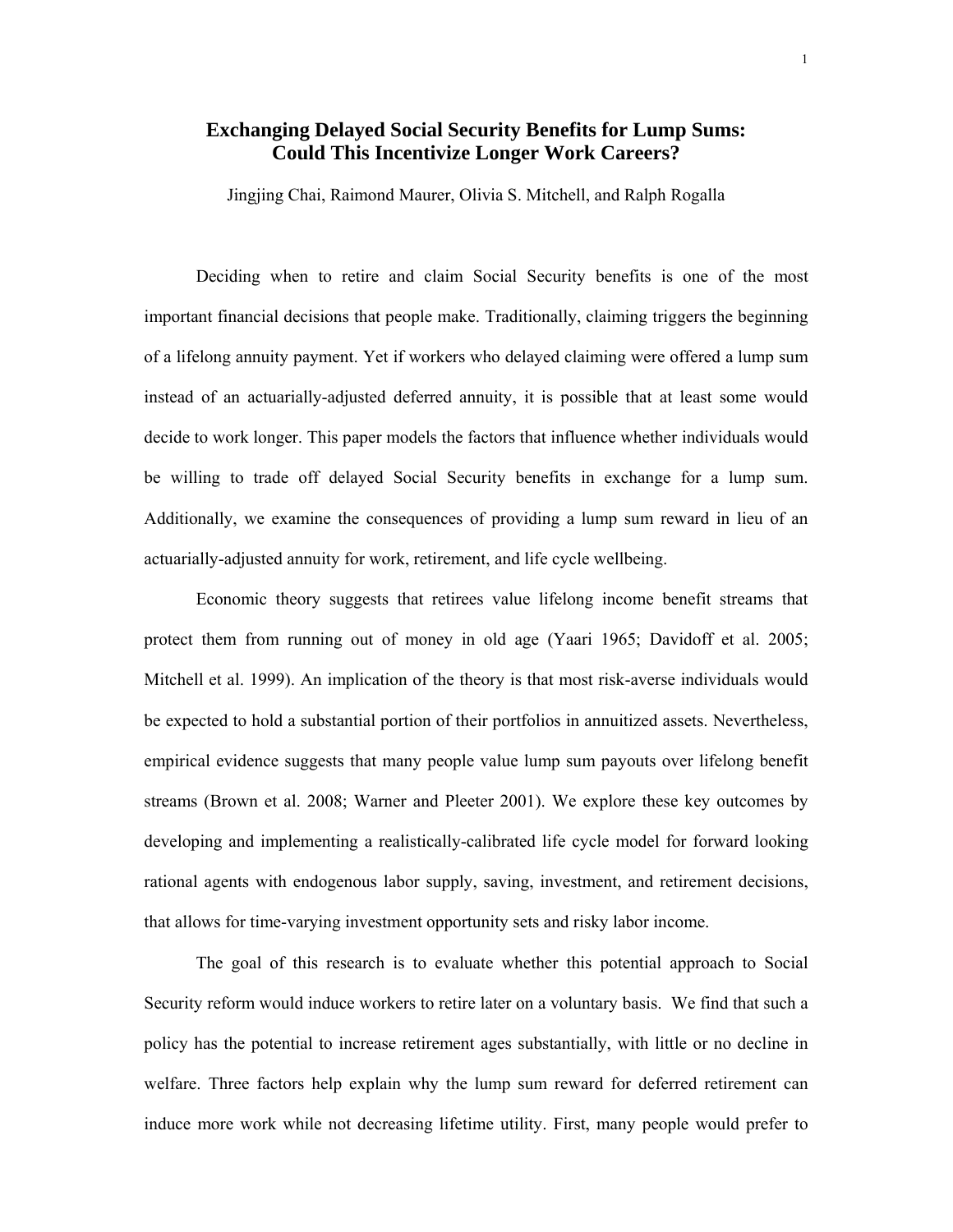have a lump sum rather than an addition to their lifetime Social Security benefit, as this affords them flexibility over the timing of their consumption and leisure decisions. A second reason is liquidity driven: that is, if people desire to leave a stock of assets to their heirs, having a lump sum enhances this possibility. And third, financially sophisticated individuals able to participate in the equity market will find attractive the opportunity to invest some of their lump sum amounts.

 Policymakers seeking ways to reform the Social Security system may be interested in our findings, since the actuarially fair lump sum for delayed retirement does induce some individuals to work longer voluntarily. In our base case, workers given the chance to receive their delayed retirement credit as a lump sum payment would boost their average retirement age by 1.5-2 years. Moreover, when the reform is implemented, this boosts the probability of working beyond the normal retirement age from 29% to 86% for the young, and from 4% to 49% for 60-year olds. Results vary, of course, across individuals of different types: the effect is even larger for less risk-averse older households, while the most risk-averse respond least. Financially unsophisticated households (i.e. those who lack access to the equity market) are also relatively unresponsive to the lump sum option; even here, though, the less risk-averse still tend to work longer and retire later. Moreover, we show that such a lump sum policy would generally not detract from wellbeing: in the base case, young workers typically have virtually no change in lifetime utility, whereas older individuals gain slightly. Among the less financially sophisticated, both the young and the old experience little change.

 It is worth noting that offering a lump sum equivalent in expected present value to the delayed retirement credit would be cost-neutral to the system, on average. Additionally, if older individuals worked longer voluntarily, this could enhance system solvency via additional payroll tax collections.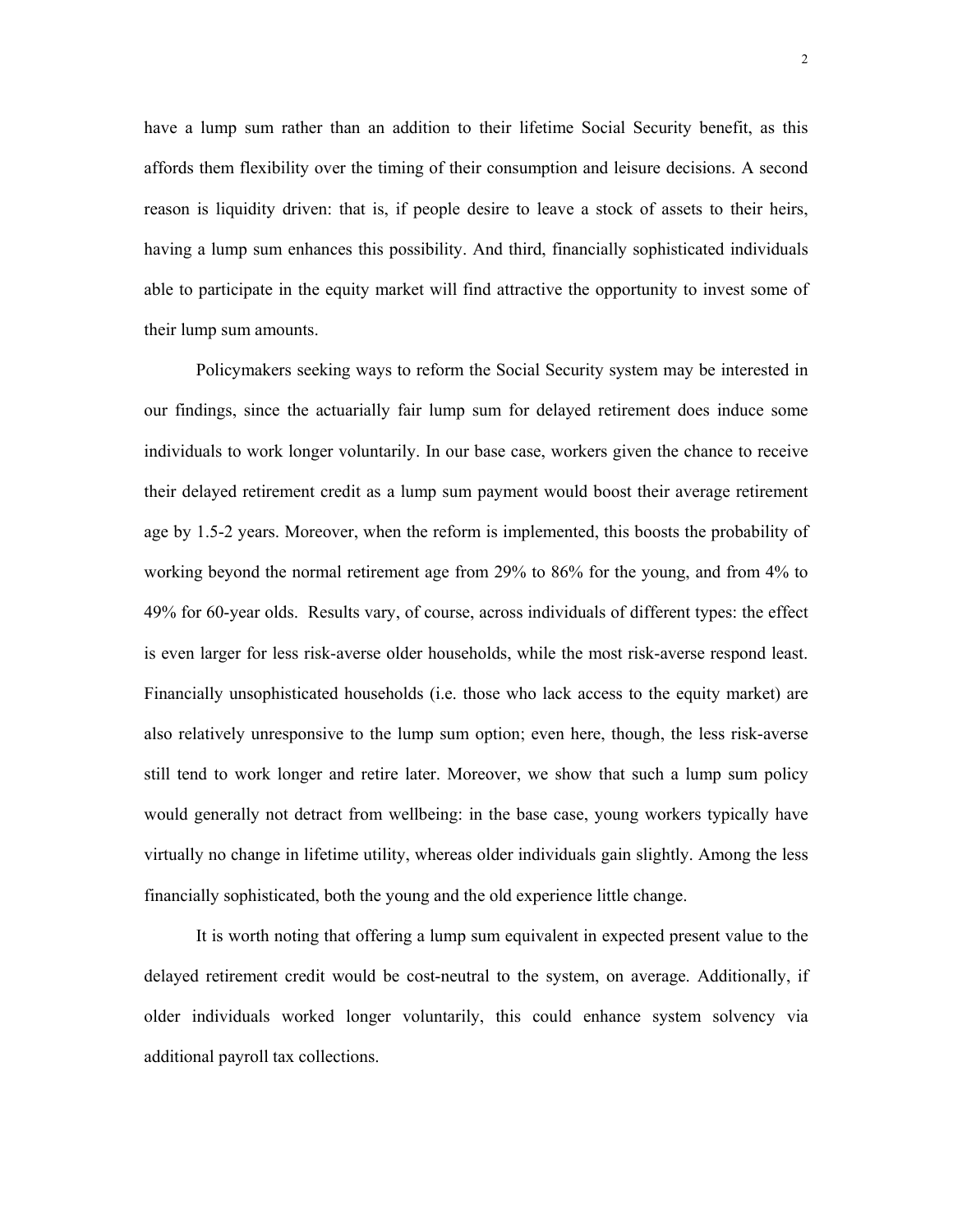# **Prior Studies**

 $\overline{a}$ 

This paper contributes to the research examining the effects of Social Security policies on labor supply.<sup>1</sup> A number of studies in the portfolio choice literature have investigated how individuals might alter their work, investment, annuitization, and retirement decisions in response to change in Social Security benefits assuming a parameterization similar to that in the US Social Security system.<sup>2</sup> Yet these analyses have not examined optimal household life cycle behavior with flexible work hours and retirement, to assess what might happen if people were afforded the opportunity to take part of their Social Security benefits as a lump sum instead of as a benefit flow.

 Experimental research and survey evidence has suggested that a majority of workers would favor lump-sum payments over lifetime benefits, if these were approximately actuarially equivalent. Furthermore, there is some modest price sensitivity associated with this preference (Brown et al. 2008, 2011). Orszag (2001) discussed some important institutional design aspects of Social Security (e.g. computation of present values, spousal/widow benefits) and offered comments on how lump sum benefits might replace the delayed retirement (annuity) credit. His work provided some preliminary evidence that claiming probabilities could rise in response. Fetherstonhaugh and Ross (1999) reported that for 80 percent of their survey respondents, a lump-sum payment instead of an increase in annual benefit amounts due to delayed claiming would provide an incentive to claim later. Nevertheless, those studies focus specifically on the claiming decision (and how these decisions are framed), but they abstract from other important factors including preferences (risk aversion, leisure, impatience), the state of the business cycle, uncertainty with respect to labor income and capital markets, asset allocation, household saving, and health status. Most importantly, they assume that the claiming decision is independent of labor force participation. Therefore that

<sup>&</sup>lt;sup>1</sup> See Feldstein and Leibman (2002) for a review, and most recently, Laitner and Silverman (2012).

<sup>&</sup>lt;sup>2</sup> See Kotlikoff, and Viceira (2008), Chai, Horneff, Maurer, and Mitchell (2011) and Chai, Maurer, Mitchell, and Rogalla (2012).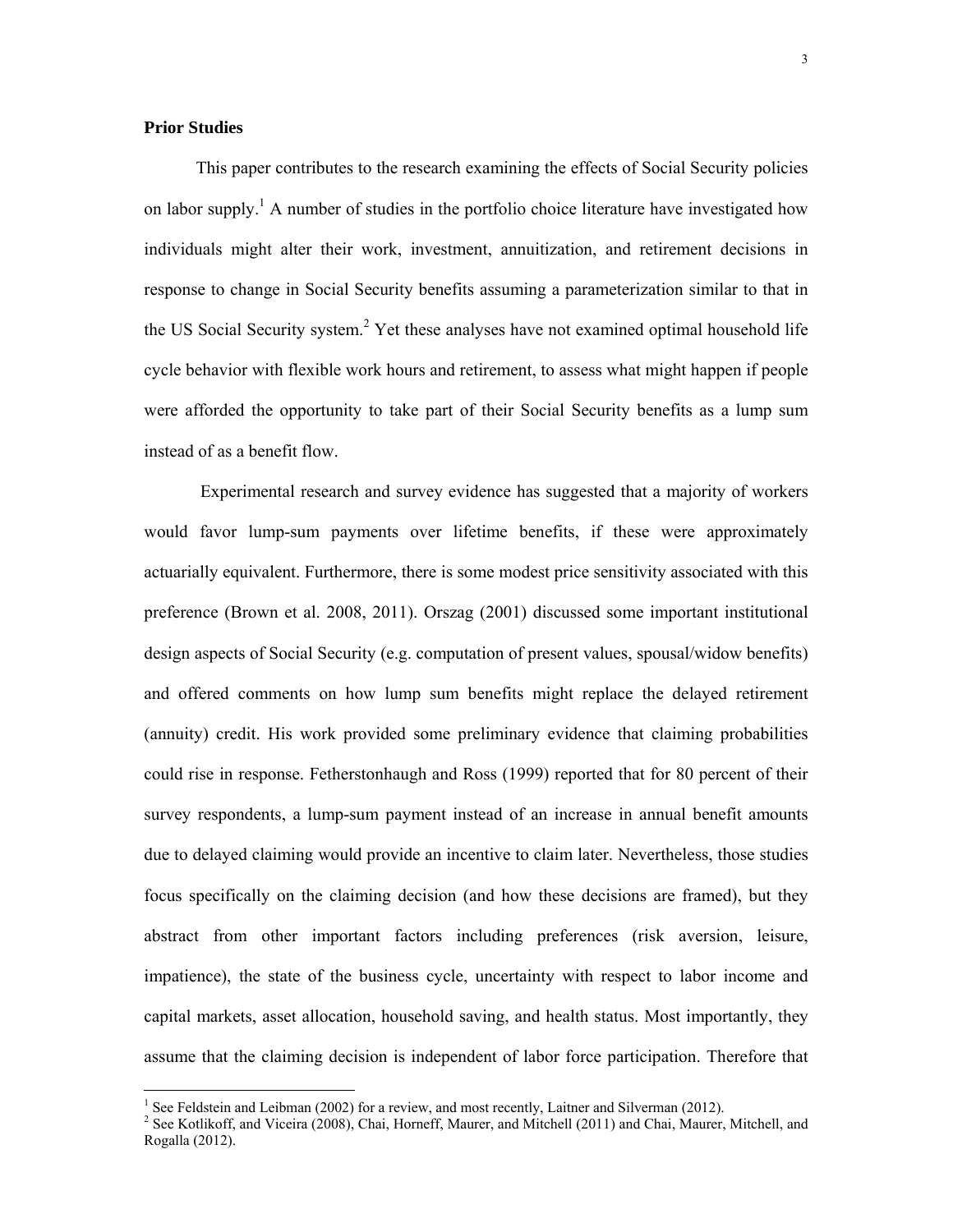research is silent on the likely impact of such lump-sum options on work hours, retirement ages, saving, and household wellbeing. Moreover, offering such lump-sums could potentially induce workers to delay retirement and claiming of Social Security benefits, which could enhance system sustainability. There has been no theoretical research on this topic to date.

### **Methodology**

Our prior work on which we build this study developed, implemented, and calibrated a realistic discrete time life cycle model of endogenous work hours, retirement behavior, consumption, saving, and portfolio choice (c.f. Chai, Maurer, Mitchell, and Rogalla 2012). Allowing for uninsurable labor income risk and capital market risk, this model incorporates individual risk aversion, time preferences, and leisure preferences, as well as borrowing constraint, and uncertain length of life. Preferences in each period are characterized by an isoelastic and time-separable power utility function defined over a composite good consisting of consumption  $C_t$  and leisure  $L_t$  at time  $t$ , and wealth  $Q_t$  bequeathed to the next generation.

As is conventional in the theoretical literature, the relative importance of leisure and consumption is valued using a modified Cobb-Douglas function, which ensures that the elasticity of substitution between consumption and leisure is equal to one. The value function is given by:

$$
V_{t} = \frac{\left(C_{t} L_{t}^{\alpha}\right)^{1-\rho}}{1-\rho} + \beta E_{t} \left(p_{t} V_{t+1} + (1-p_{t}) b \frac{\left(Q_{t+1}\right)^{1-\rho}}{1-\rho}\right)
$$
\n(1)

with terminal utility (at age 100)  $V_T = \frac{(C_T L_T^{\alpha})^{-\rho}}{1-\rho} + \beta E_T \left( b \frac{(Q_{T+1})^{-\rho}}{1-\rho} \right).$ 1 1  $\overline{\phantom{a}}$  $\overline{\phantom{a}}$ J ) L I  $\backslash$ ſ  $=\frac{(\mathcal{C}_T - \mathcal{C}_T)}{1-\rho} + \beta E_T \left[ b \frac{(\mathcal{C}_T + \mathcal{C}_T)}{1-\rho} \right]$ i,  $^{+}$ - $\frac{\partial}{\partial \rho} + \beta E_T \left[ b \frac{\sqrt{E_T + 1 f}}{1 - \rho} \right]$  $V_T = \frac{(C_T L_T^{\alpha})^{1-\rho}}{1-\rho} + \beta E_T \left( b \frac{(Q_{T+1})^{1-\rho}}{1-\rho} \right)$ . The parameter  $p_t$  denotes

the subjective probability of surviving to time  $t + 1$ , given the consumer is alive at  $t$ . The parameter  $\rho$  is the coefficient of relative risk aversion, and  $\beta$  is the rate of time preference. Leisure preferences are governed by the parameter *α*. The strength of the bequest motive is controlled by the parameter *b.* In each period, the individual must decide how much to work,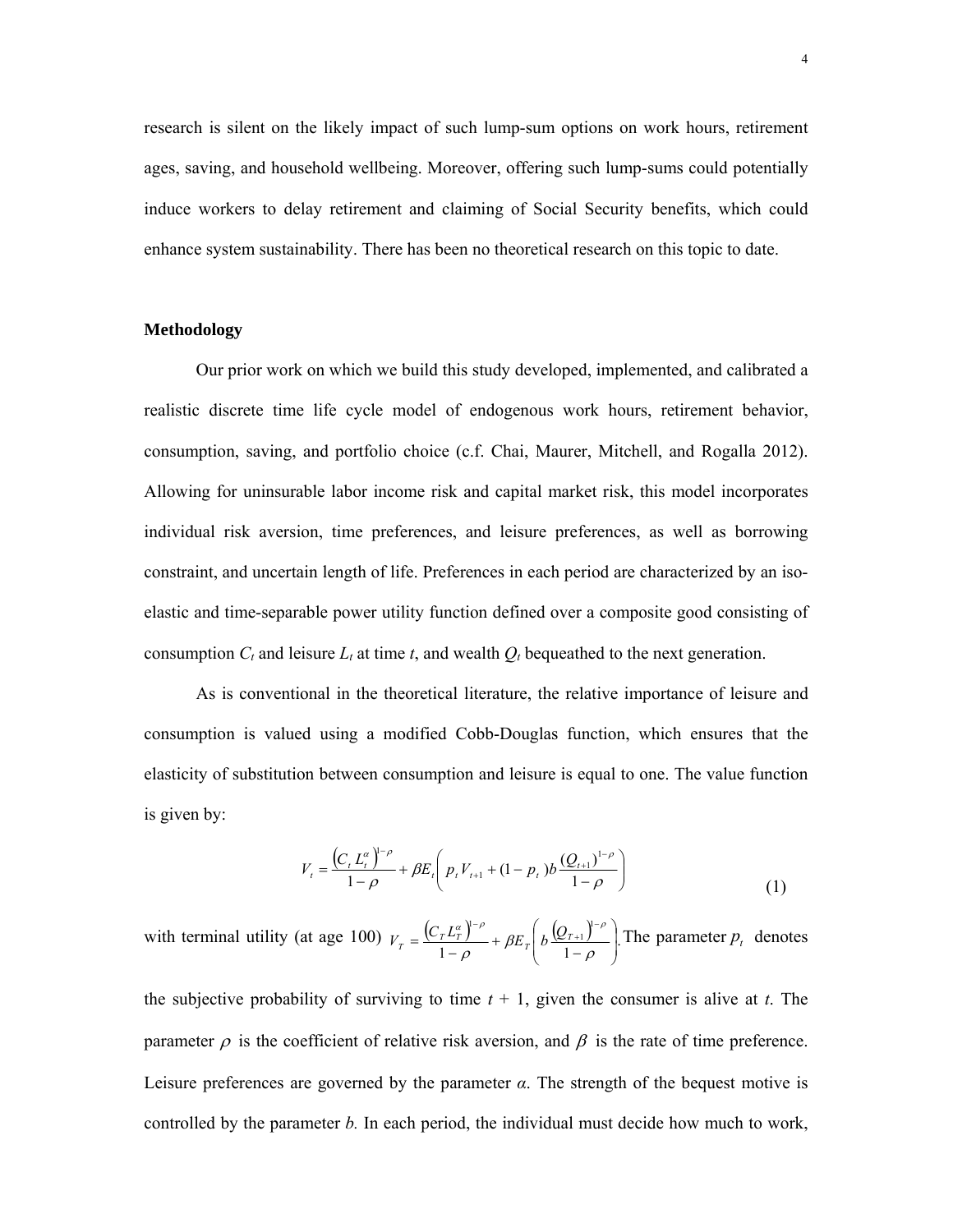consume, and invest in the capital market. Also the worker must decide when to retire and claim Social Security benefits. This problem is solved through backward induction of the value function. The optimal policies are then evaluated by conducting a Monte Carlo simulation (for further details see Appendix A). For the base case worker, preference parameters are set as follows: coefficient of relative risk aversion  $\rho = 5$ , discount factor  $\beta =$ 0.97, leisure preference value  $\alpha = 1.3$ , and bequest strength  $b = 0$ . The one-period survival rates  $p_t$  are taken from the US 2000 population mortality table for females.<sup>3</sup> In additional sensitivity analysis we vary preference parameters.

The stock and labor market processes are governed by a "regime-switching" process for the business cycle. Asset returns are characterized by either a 'normal' capital market (with low volatility/high expected returns) or a 'crisis' scenario (with high volatility/low expected returns). The deterministic component of the wage rate process and the labor income shock process follows Chai, Maurer, Mitchell, and Rogalla (2012). Housing-related expenditures are estimated using data from the Consumer Expenditure Survey (as described in Appendix B).

 We also implement a realistic approach to determining Social Security benefits, where the worker may claim a benefit between the early retirement age (*ERA*) of 62 and the late retirement age (*LRA*) of 70. If the worker claims prior to her normal retirement age (*NRA*)*,*  she receives a permanently lower benefit for life; if she claims later, her Social Security benefit payment is increased by the delayed retirement credit. For our alternative scenario, we examine how retirement behavior would change if the individual could take a part of her Social Security benefits as a lump sum payment, by working beyond the NRA. This lump sum payment would be equal, in present value terms, to the additional benefit stream paid to the worker claiming Social Security benefits after the NRA.

 $\overline{a}$ 

<sup>&</sup>lt;sup>3</sup> Using a similar model framework; Chai, Horneff, Maurer, and Mitchell (2011) show that these parameter values replicate several empirical facts including the hump-shaped pattern of work hours, the two peaks in retirement rates, and the sizeable decline in consumption at retirement.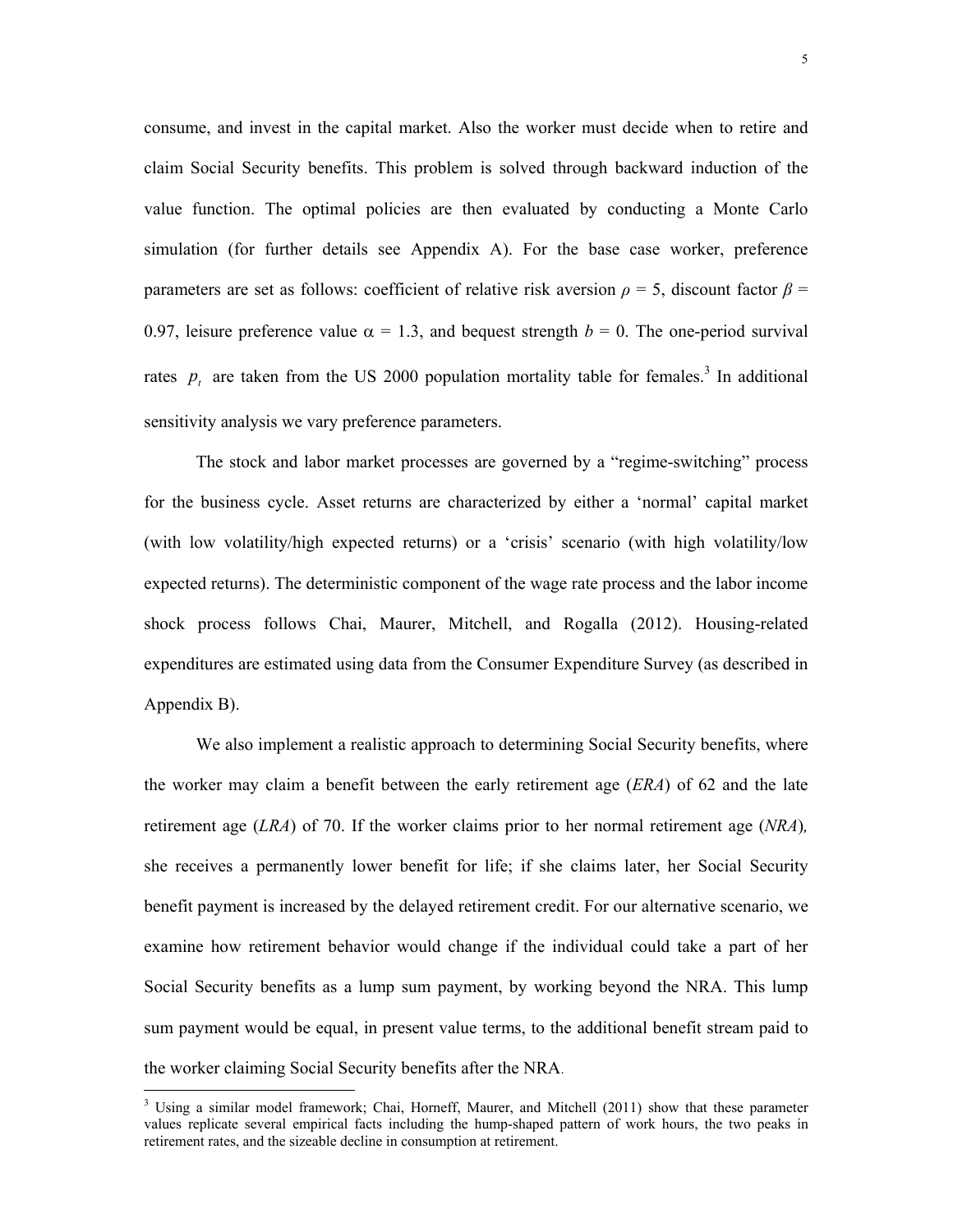Several factors might be anticipated to lead people to favor a lump sum over an annuity stream. For instance, people might wish to leave a bequest, have a higher or lower discount rate, value leisure strongly, or be very risk-averse. Other influences could include changes in the retirement system such as a lower replacement rate and a higher normal retirement age. We also explore how financial sophistication might shape peoples' responses to the Social Security lump sum option versus the annuity. This takes into account the finding that many Americans lack knowledge of and easy access to sophisticated financial instruments such as equities (Lusardi and Mitchell 2007; Gomes and Michaelides 2005).<sup>4</sup> Additionally we provide a welfare analysis which evaluates the extent to which the ability to convert deferred Social Security benefits into a lump sum can enhance worker wellbeing.

 In what follows, we present results for individuals initially observed at age 20, and separately at age 60. This allows us to explore the likely behavioral responses of older versus younger workers. We present two sets of results: in the base case, workers have access to the stock and the bond market, which we deem the financially sophisticated group. In an alternative scenario, the analysis assumes that individuals can hold only bonds paying a safe return, but they have no access to equities. The model assumes that 20-year olds hold no initial wealth. For 60-year olds, we estimate distributions of income and wealth-to-income ratios using the Health and Retirement Study (HRS) for single female households.<sup>5</sup> To this end, we first group all households initially aged 60 into two categories: stockholders and nonstockholders. Then, within each household category, we drop the lower and upper labor income quartiles (to avoid data outliers). Hence, there are 50 labor income percentiles left (i.e. the  $25<sup>th</sup>$  -74<sup>th</sup> percentile).<sup>6</sup> In order to specify distinct combinations of wealth-to-income ratios

 $\overline{a}$ 

<sup>&</sup>lt;sup>4</sup> Using a dataset on Swedish investors, Calvet, Campbell, and Sodini (2009) find empirical evidence that the share of risky assets held by households is strongly positively correlated with an index for financial sophistication.

 $5$  The HRS (here we use waves one to ten) is a longitudinal panel study which surveys a representative sample of over 26,000 respondents age 50+ every two years; see http://hrsonline.isr.umich.edu/. 6

This procedure generates wealth-to-income-ratios for stockholders (non-stockholders) with a mean value of 3.76 (1.31), and a standard-deviation of 1.7 (0.75).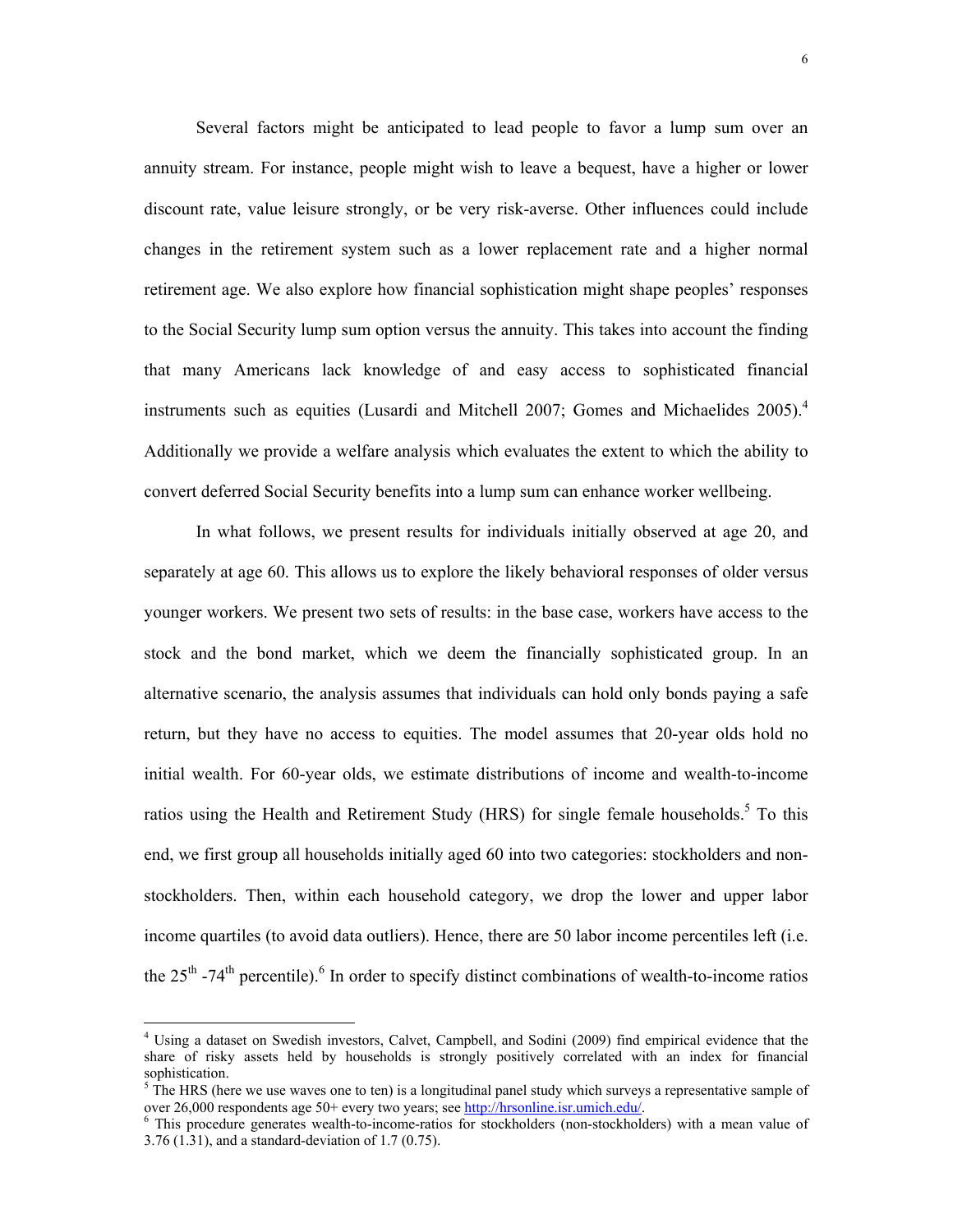and labor income percentiles, we estimate average wealth-to-income ratios for each of the 50 income percentiles. We then simulate 10,000 life cycle paths for every combination of wealthto-income ratios and income quantiles using optimal feedback controls obtained from the numerical optimization model. All results are reported as the average of 50,000 paths (i.e.  $50 \times 10,000$ ).

# **Results**

 Under the Social Security system's current rules, a worker who delays claiming her benefit until after the Normal Retirement Age (NRA) is entitled to a benefit increase of about  $8\%$  per year that retirement is deferred.<sup>7</sup> In our model, under an actuarially fair lump sum scheme, an individual who opted to work to age 66 instead of claiming benefits at age 65 would then receive a lump sum worth of about 1.2 times her age-65 benefit, plus the age-65 benefit stream for life. Similarly, an individual deferring retirement even later, to age 70, would receive a lump sum worth about 6 times the starting-age annual benefit payment, plus the age-65 benefit stream for life (see Appendix A for details).

## *Results for the Base Case*

 $\overline{a}$ 

 To illustrate how our life cycle model works, we refer to the base case results in Figure 1. Average consumption increases with age in the top panel, since workers are not able to borrow against future labor income. Consistent with empirical evidence, $\delta$  consumption drops sharply around the retirement age and continues to decrease thereafter. The model also generates a relatively realistic work hours profile by age, as reported in the second panel.

<sup>&</sup>lt;sup>7</sup> The Social Security delayed retirement credit of 8% per year's delay was intended to be actuarially fair at the time the law was passed; this was consistent with average mortality tables at the time, as well as a 2.9% real assumed interest rate. In this paper we assume a real interest rate of 2%, a rate more consistent with the current low interest rate regime. As Shoven and Slavov (2012) note, in such a case the delayed retirement credit of 8% per annum will be better than actuarially fair for most people, thus embodying additional incentives to defer retirement. To the extent this is true, the lump sums we compute are also better than actuarially fair with respect to the 2.9% assumption.

<sup>&</sup>lt;sup>8</sup> See Bernheim, Skinner and Weinberg (2001), Banks, Blundell, and Tanner (1998), Battistin, Brugiavini, and Weber (2009), and the discussion in Chai, Horneff, Maurer, and Mitchell (2011).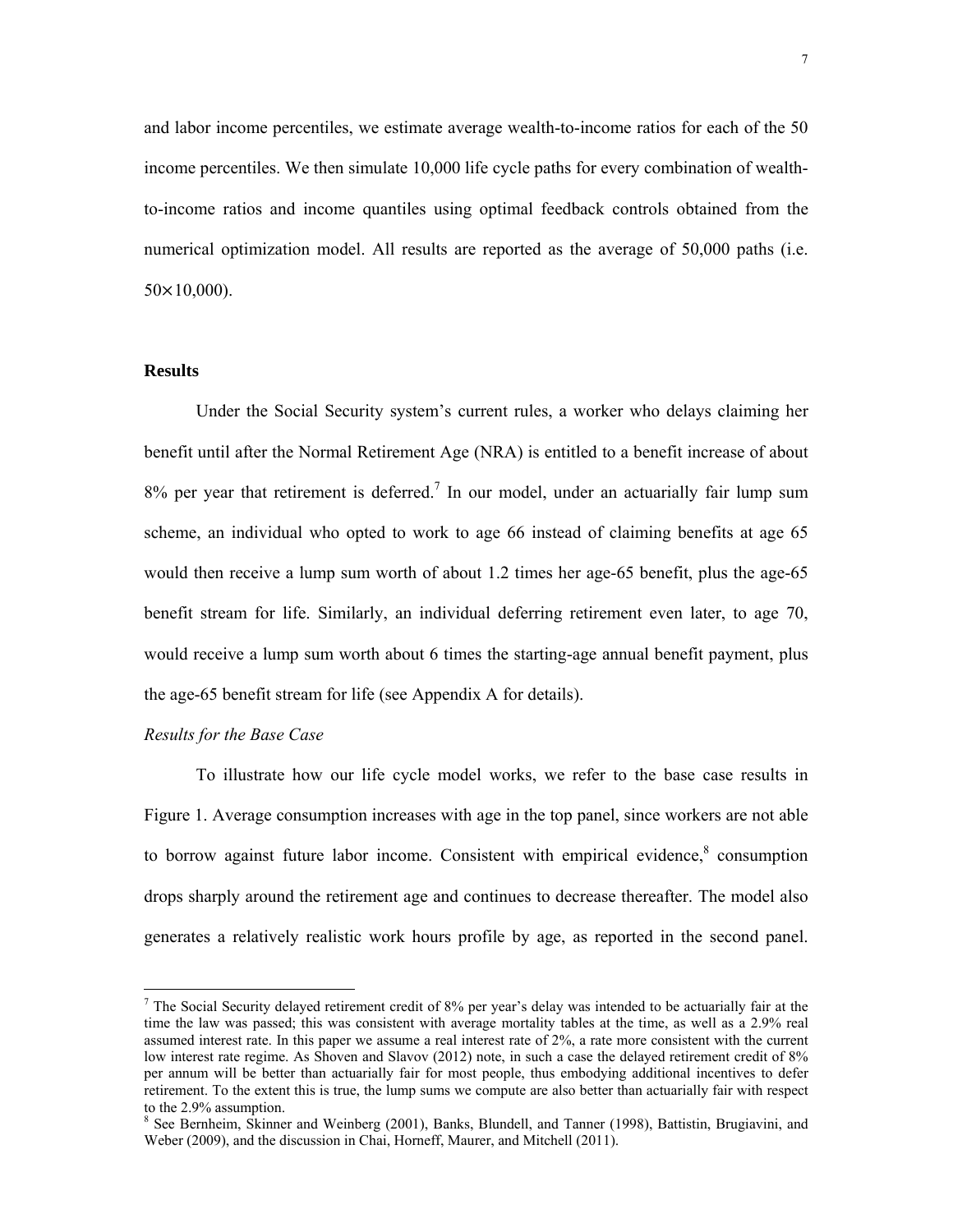Younger workers in their 20's and 30's work more than 40 hours per week. Individuals in their 40's (50's) devote about 40 (35) hours per week to their jobs; after that, they sharply cut back on average work hours and start to retire from full-time employment. <sup>9</sup> The third panel reports asset allocation patterns by age. For those age 20-30, the bond fraction is 60%, somewhat higher than found in empirical work. Yet from their 30's onward, individuals hold about 30-40% of their wealth in bonds, and 60-70% in stocks; these ratios are in line with empirical evidence.<sup>10</sup> Overall, our life cycle model is able to generate consumption, work, and investment patterns that accord reasonably well with empirical evidence.

#### *Figure 1 here*

 Next we examine how the two different delayed retirement schemes affect results in the base case for individuals initially age 20 (left side of Figure 1) versus age 60 (right side). Offering a lump sum Social Security instead of a larger benefit payment for deferred retirement changes life cycle consumption, work hours, and investment patterns. For the younger group, consumption and work hours do not respond much until they reach their 60's. At that point, those who will receive the lump sum can consume more and enjoy less leisure. This occurs because the lump sum can spent as well as invested, potentially earning a market return that permits more spending. Additionally, this higher consumption is traded off for less leisure at older ages (more work hours). Overall, asset allocation under the two scenarios is also quite similar, though after age 60, having the lump sum leads to a slightly higher equity exposure and hence slightly lower bond fraction. Similarly, for those age 60 when the lump sum is introduced, consumption and work hours increase, while bond holdings fall slightly.

 Additional detail on retirement patterns is provided in Table 1, where young people – knowing they will receive a lump sum for deferred retirement – shift rather markedly toward later retirement. In fact, the left panel indicates that the average retirement age rises by 1.8

<sup>&</sup>lt;sup>9</sup> For more on this point see Chai, Horneff, Maurer, and Mitchell (2011).

<sup>&</sup>lt;sup>10</sup> See for example Gomes and Michaelides (2005).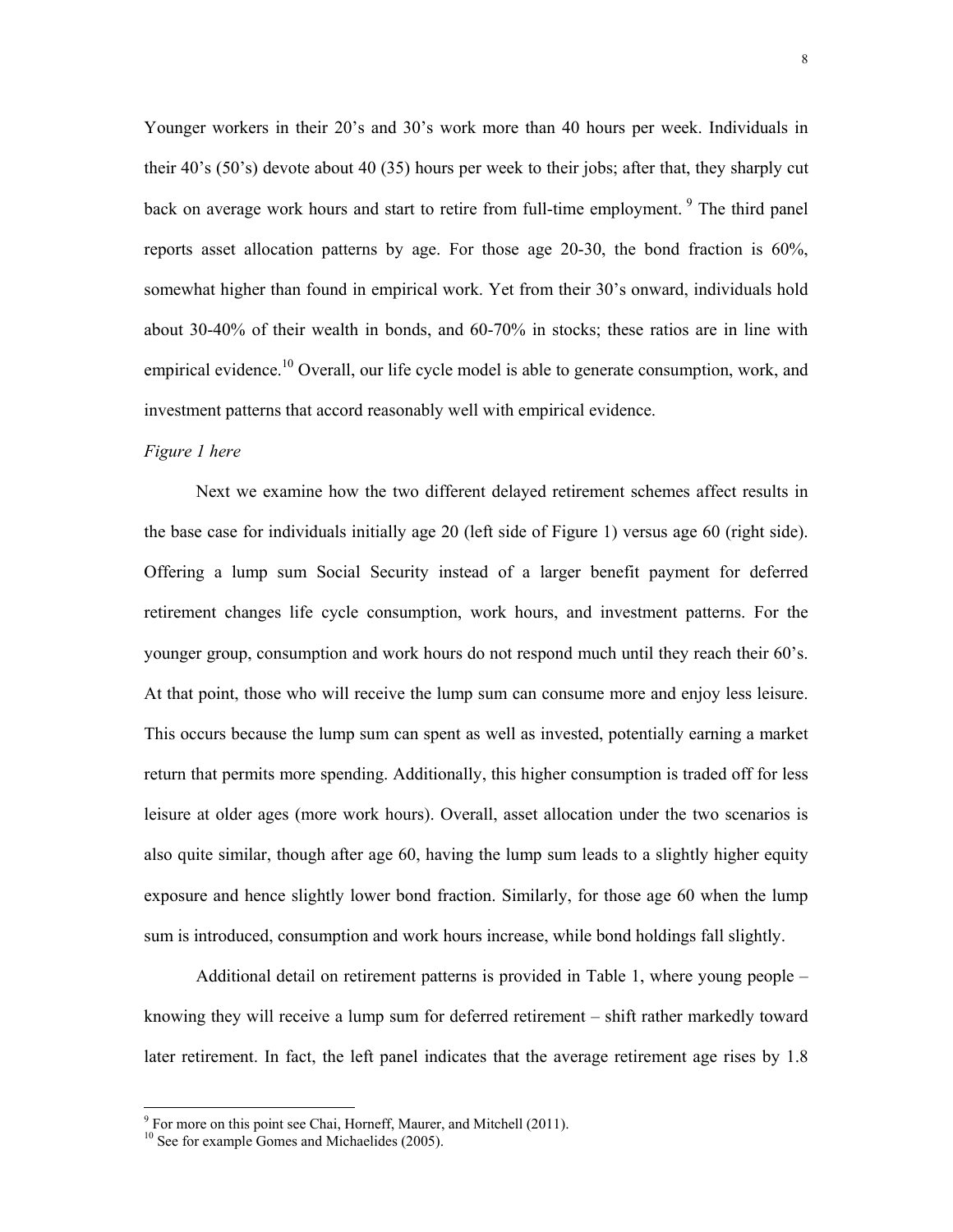years (from 64.5 to 66.3); the probability of claiming benefits after the NRA rises from 29% to 86%. Among those already age 60 when the lump sum scenario is implemented (right panel), the average retirement age again rises though by a bit less, 1.4 years (from 63.5 to 64.9). While most older workers do claim benefits by age 68, their probability of working beyond the NRA rises substantially, from  $4\%$  to  $49\%$ .<sup>11</sup>

### *Table 1 here*

#### *Sensitivity Analysis*

 Thus far, results for the base case provide support for the conclusion that providing a lump sum instead of an increased annuity benefit for deferred retirement under Social Security would induce people to work longer. Next, in sensitivity analyses presented in Table 2, we explore what happens when key preference parameters are changed. In addition, we analyze the impact of two other potential changes in the Social Security rules, reported in Panel A. Finally, Panel B illustrates the policy impacts on households who do not access the equity market.

## *Table 2 here*

 $\overline{a}$ 

 Several alternative calibrations for preference parameters are provided in Table 2, to be compared with the average retirement age results for the base case as well as the estimated probability of working beyond the normal retirement age. Interestingly, workers with a moderate versus a strong bequest motive ( $b = 2$  or 5 in Panel A), compared to the base case without bequests, behave relatively similarly when given a lump sum instead of a delayed retirement annuity. Thus young workers seeking to leave a bequest would defer retirement by 1.9 years, on average, versus 1.8 if they had no interest in bequests; the older group would boost its retirement age by 1.3 years versus 1.4 with no bequest motive. It is also worth noting

 $11$  Table 1 shows two spikes in retirement frequency, at ages 63 and 66 (for the group initially age 20). These are slightly later than the two retirement peaks at age 62 and 65 reported by Gustman and Steinmeier (2005). Yet that study denotes people as retired if they leave full-time work, while we assume that individuals claim retirement benefits and move to full leisure at the same age. If we define retirement as working less than 20 hours per week, this would shift retirement rates earlier.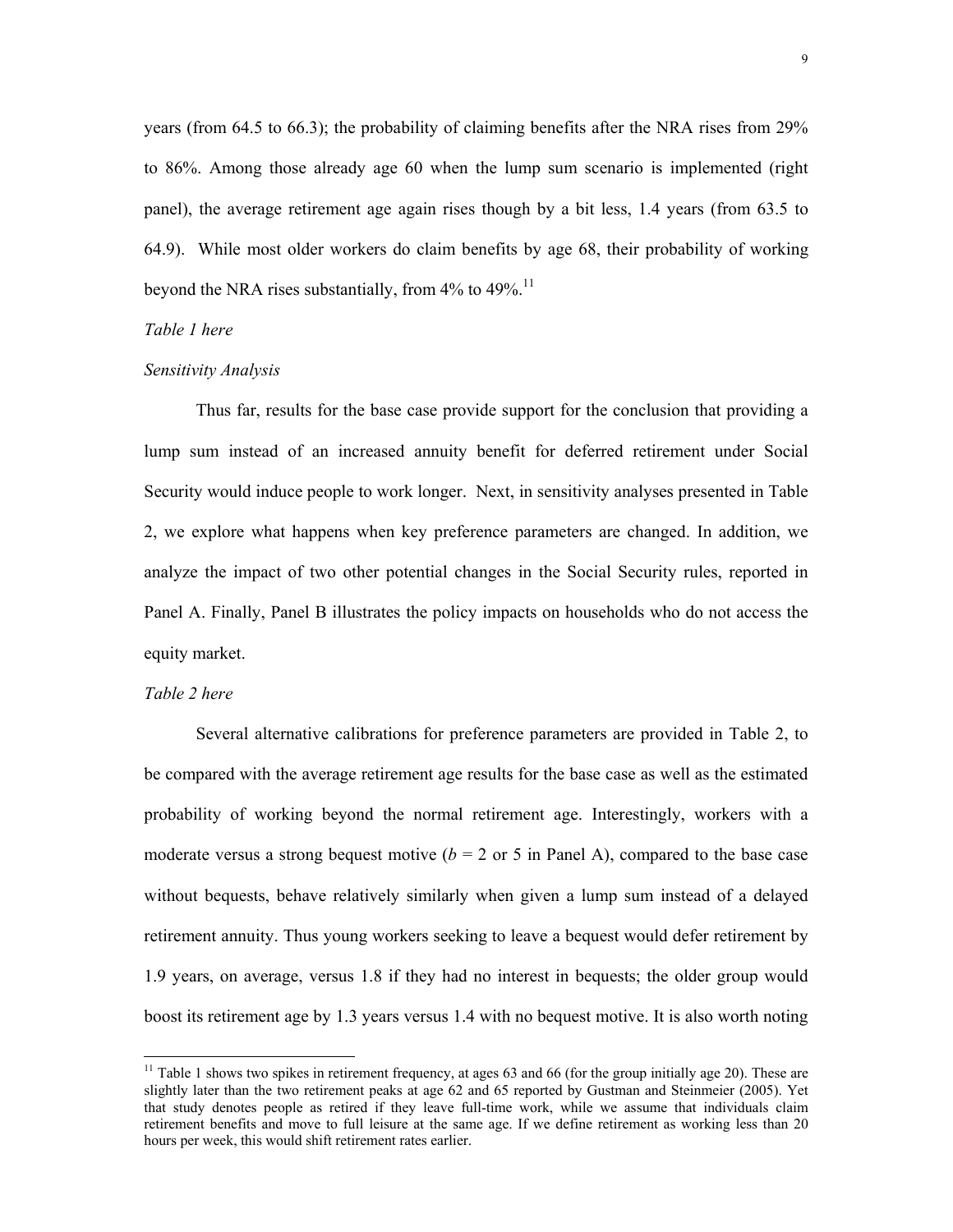that the probabilities of working beyond the NRA are comparable across the board. In sum, even when workers have a bequest motive, the delayed retirement impact of the reform is similar. Accordingly, providing a lump sum does not simply result in wealth transfers to one's heirs, consistent with the rationale for Social Security as a national social insurance scheme intended to support consumption for the elderly.

 The next six rows of Panel A in Table 2 illustrate how results change for lower/higher subjective discount rates, lower/higher risk aversion, and lower/higher levels of tastes for leisure versus consumption. Less patient younger and older workers ( $\beta = 0.96$ ) will chose to retire earlier as compared to the base case, but the lump sum reform still induces more to work beyond the normal retirement age, and on average retirement ages rise. As discount rates fall, those who are more patient ( $\beta = 0.99$ ) will work longer than in the base case, with an average increase of over one year in the retirement age; here too, the lump sum induces later retirement. Turning next to differences by level of risk tolerance, older workers who are not particularly risk averse ( $\rho = 2$ ) will retire at the same age as in the base case. Yet offering them the lump sum instead of the delayed annuity credit produces a much larger impact on retirement ages: on average, the retirement age rises by 3.3 years compared to 1.3 in the base case. A young household with low risk aversion retires 1.8 years earlier on average than the base case household but delays retirement by a comparable 1.6 years in the lump sum regime. Early retirement is also the norm for the extraordinarily risk averse ( $\rho = 8$ ), under any of the circumstances depicted. This is because such individuals tend to work very hard and save a great deal at younger ages to protect against shocks; then, as they approach their 60's, they favor certain leisure and early retirement instead of worrying about not being able to consume due to uncertain mortality. Additionally, offering them a lump sum has hardly any effect on retirement behavior.

Next we turn to two alternative formulations for leisure preferences: one individual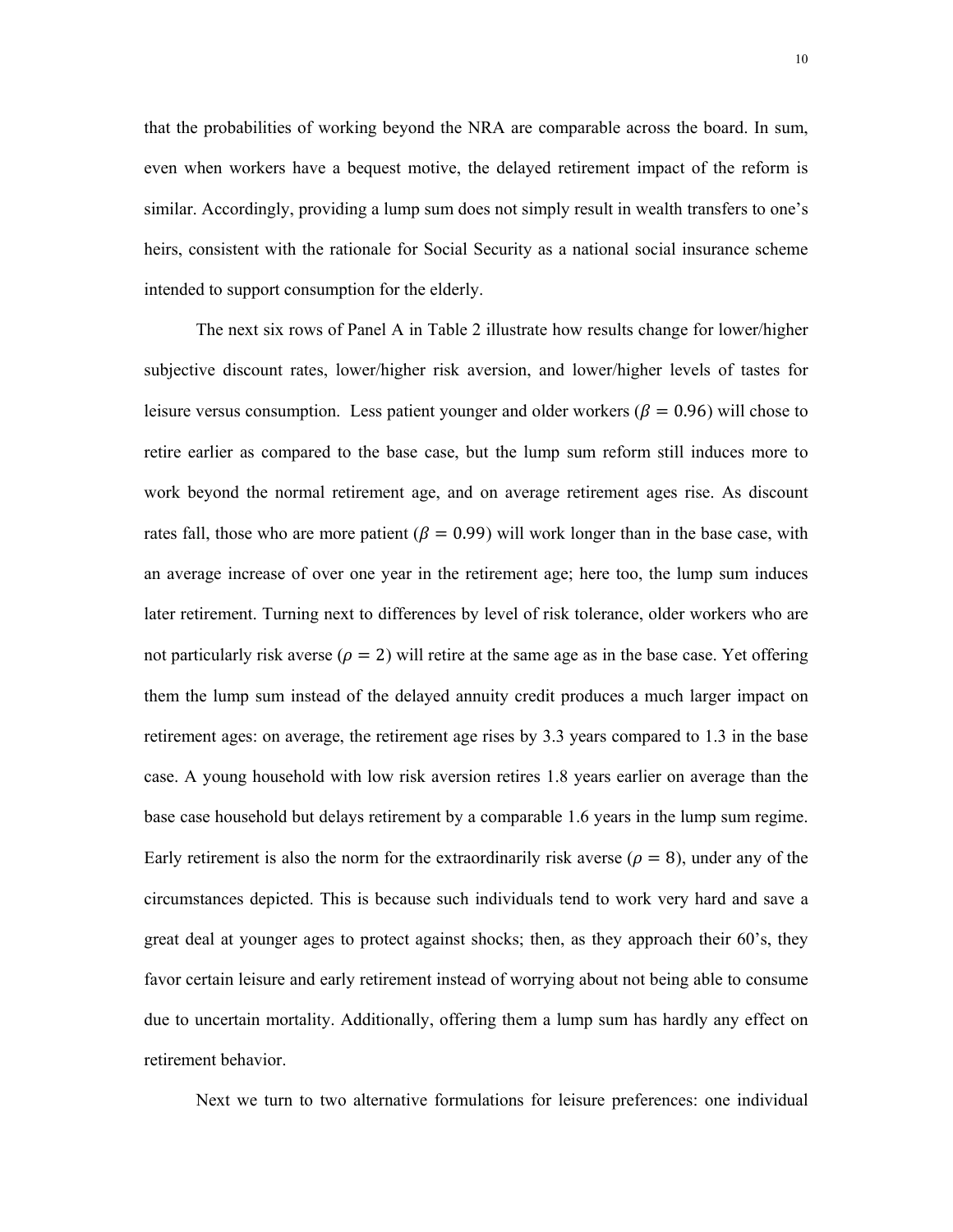values consumption much more highly ( $\alpha = 0.7$ ) than in the base case, and the other values leisure more ( $\alpha = 1.9$ ). Here, the lump sum reform has virtually no impact. That is, leisure lovers still quit work early, and those who strongly prefer consumption still retire later since longer worklives generate more spendable income.

 The final two rows of Panel A in Table 2 examine the impact of two variations on Social Security system parameters. Not surprisingly, if the Social Security benefit replacement rate were reduced from  $\lambda = 60\%$  to 45%, retirement ages rise substantially. Those who have a lifetime to adjust, who are initially age 20, work 2.7 years longer, and the older group works 3.3 more years. In both instances the probability of working over the NRA exceeds 90%. This result obtains regardless of whether the delayed retirement credit is replaced by the lump sum. In our second policy variant, we raise the NRA from 65 to 67 for those initially age 20. This again would raise the average retirement age in the annuity regime, but moving to the lump sum scenario would have hardly any additional impact on retirement behavior.

 If the aim is to raise retirement ages, the last two policies work in the same direction as replacing the delayed retirement credit with a lump sum as described above. Yet cutting the replacement rate and raising the NRA will be politically unpopular, since these represent benefit reductions; offering the lump sum does not represent a benefit cut but a rather a change in the timing of benefit receipt.

 To this point, we have assumed that consumers have access to the equity market if they wish to allocate their portfolios across risky and risk-free assets. Panel B illustrates results if consumers do not access the equity market. This might be the case for people who are not financially savvy due to lack of time, information, or the requisite guidance on how to buy stock. We call this group the financially unsophisticated, consistent with van Rooij, Lusardi and Alessie (2011) who show that those who lack financial literacy do not invest in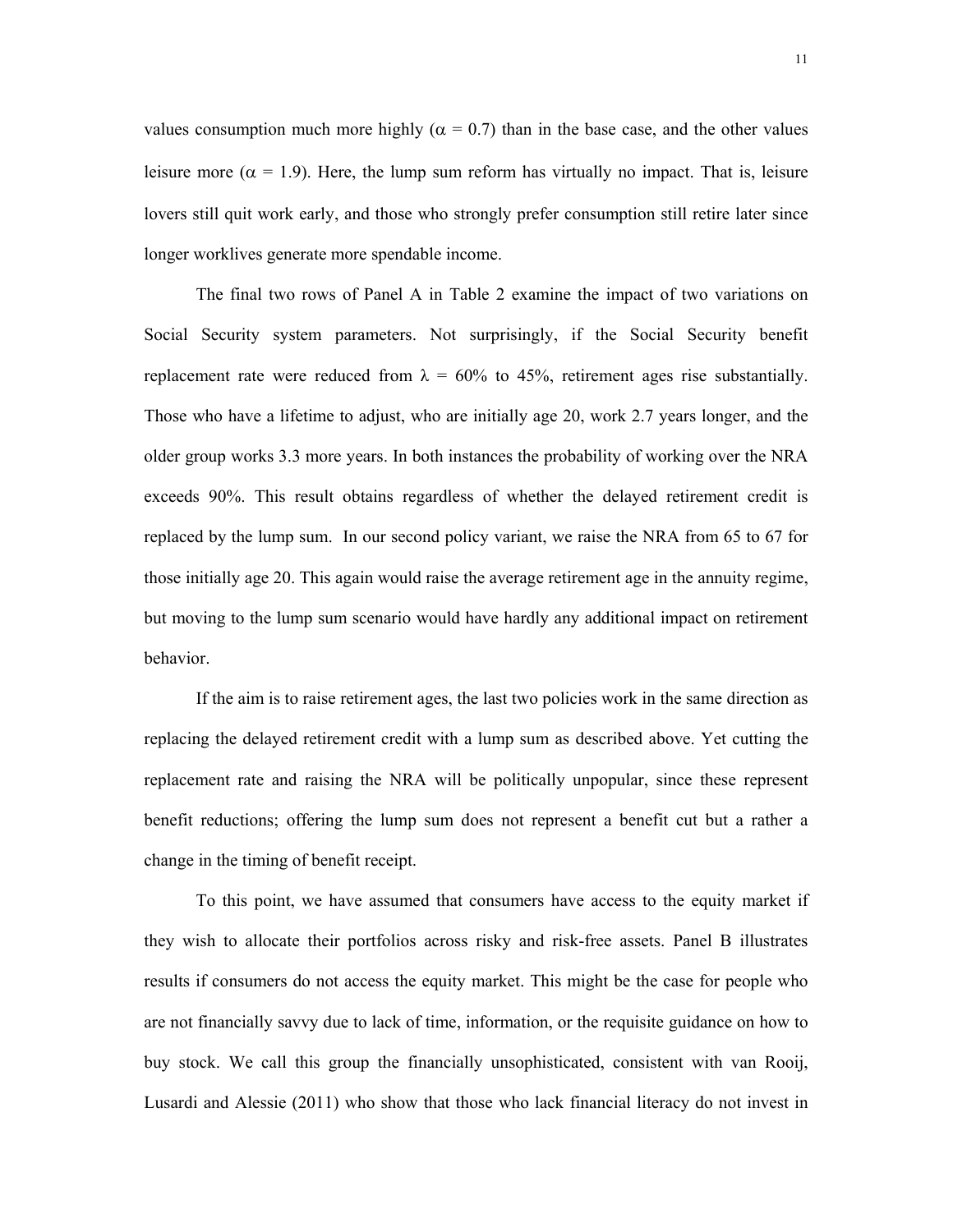the stock market. It is well known that some 50% of households do not participate in the stock market today (SCF, 2012; Gomes and Michaelides, 2005); hence for this group, this second set of results could be relevant.

 Once again, we evaluate how retirement ages would change if the lump sum were offered in lieu of the Social Security delayed benefit. The first row indicates that, in the base case, both the young and the old would retire later than in Panel A. But giving workers a lump sum for deferred retirement instead of an increased annuity would be less effective in inducing prolonged work at older ages.

The second row of Panel B indicates that people who love risk  $(\rho = 2)$  worry less about smoothing consumption, so for them the lump sum induces longer work and higher consumption. By contrast, for extremely risk averse younger individuals ( $\rho = 8$ ), the reform has again the opposite incentive: they retire earlier and have a much lower probability of working beyond the Normal Retirement Age. This can be explained by the fact that the financially unsophisticated place a high value on the Social Security annuity as it allows them to smooth consumption and also protects against longevity risk. These individuals cannot replicate the benefit stream by investing the lump sum in the bond market. Evidently, boosting Americans' level of financial literacy would help strengthen the incentive effects of a lump sum reform.

# **Welfare Implications**

 Finally we turn to an analysis of the welfare implications of replacing the delayed retirement benefit with a lump sum. The approach evaluates how much additional wealth (as a percent of first-year labor earnings) the individual would need under the current regime, to be as well off as under the lump sum regime. Accordingly, a positive value implies the reform is welfare enhancing, while a negative value implies the opposite.

Table 3 reports the results for various parameterizations of people initially age 20 and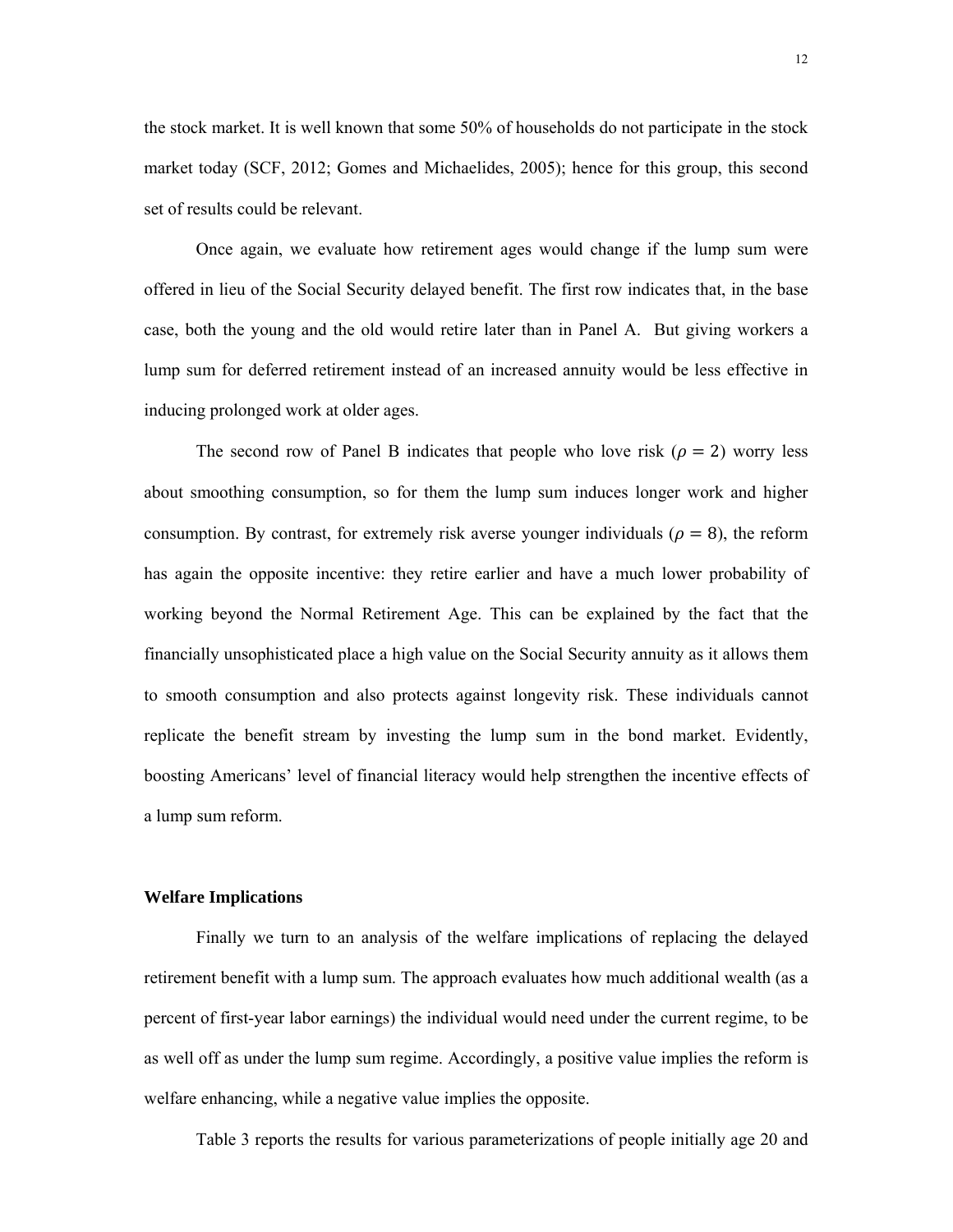age 60 when the reform is implemented. In the base case, the change in welfare for the young is miniscule (10 basis points). For those age 60 when the reform is implemented, the change in lifetime utility is valued slightly positively, at 4%. Under alternative preference settings, there is virtually no impact on the young – the welfare changes in all cases do not exceed -1%. Moreover, the young financially unsophisticated also experience almost no change in utility, with the exception of the very risk averse, where lifetime welfare declines by 10% of the initial labor income.

# *Table 3 here*

 $\overline{a}$ 

 Turning to the older group (initially age 60), welfare impacts are all positive but relatively small (below 5%) in most cases. One exception is for the risk-lover ( $\rho = 2$ ) who has access to the stock market. Here, the consumer's welfare gains amount to a substantial 29%, because she can trade off higher consumption levels early in retirement in exchange for lower consumption later (when mortality risk increases). Moreover she has access to the equity market and can invest part (or all) of the lump sum. The welfare gain is much lower (18%) when the worker does not invest in the equity market.

 For two groups of older individuals, welfare rises under the lump sum regime, but there is little impact on retirement (see Table 2). Those with little taste for leisure ( $\alpha = 0.7$ ) appreciate the lump sum but do not change work patterns as compared to the annuity regime; this is because they are already willing to work a long time (up to age 70, in some cases) to finance their high consumption needs. Their lengthy worklives generate high lump sum payments for the delayed retirement credit, which in turn can be invested in the stock market and used to boost consumption. The welfare gains of a lump sum payment compared to higher annuity benefits disappears for 60-year old work lovers ( $\alpha$  = 0.7) with no access to the stock market.<sup>12</sup>

 $12$  Such preferences for very long worklife may not be relevant for the broader population, but they would apply to tenured university professors (Ashenfelter and Card, 2002).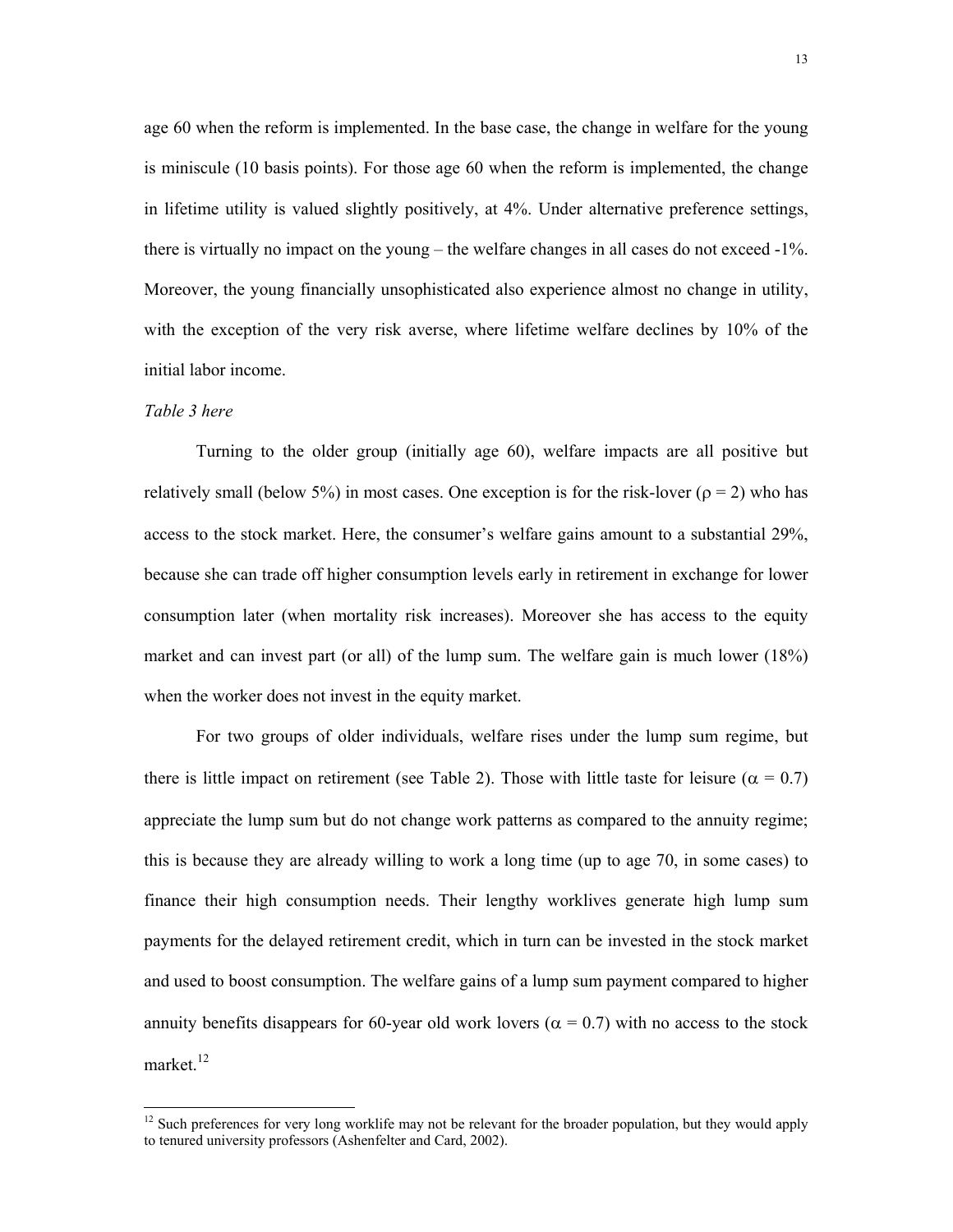The retiree with a less generous replacement ratio ( $\lambda = 0.45$ ) profits by receiving the delayed retirement credit as a lump sum instead of a higher lifelong pension (welfare rises by 22.3%). Again, the reform has little impact on work effort, because in both cases the retiree is willing to work longer to compensate the lower replacement rate. Rather the welfare improvement results again from the possibility to invest the lump sum in the stock market.<sup>13</sup>

 In general, the lump sum reform offers an incentive for people to trade off more consumption for less leisure, by working longer and deferring retirement. Overall, this reform has little impact on the young, relatively speaking, and it slightly enhances welfare among the older population. Accordingly, such a reform could be an appealing alternative to encourage longer worklives.

# **Conclusions**

 $\overline{a}$ 

This paper has explored whether people might voluntarily work longer if they were offered a lump sum instead of a delayed retirement annuity under Social Security. We adopt a realistically calibrated life cycle model with forward looking rational agents with endogenous labor supply, saving, investment, and retirement decisions, and allowing for time-varying investment opportunity sets and risky labor income. This model generates consumption, work, and investment profiles, relatively consistent with empirical evidence.

We show theoretically that substituting a lump sum for the delayed Social Security annuity provides an incentive for many workers to voluntarily defer retirement, with little reduction in lifetime welfare. In other words, giving workers a lump sum at their delayed retirement date permits them to adjust the timing of their consumption and leisure time to adapt their preferences. People who receive their delayed retirement credit as a lump sum payment should optimally boost their average retirement age by 1.5-2 years. Having a lump sum in lieu of a higher lifetime Social Security benefit allows retirees to shift consumption to

<sup>&</sup>lt;sup>13</sup> For consumers lacking access to the stock market, the welfare gain is positive but small (less than 2%).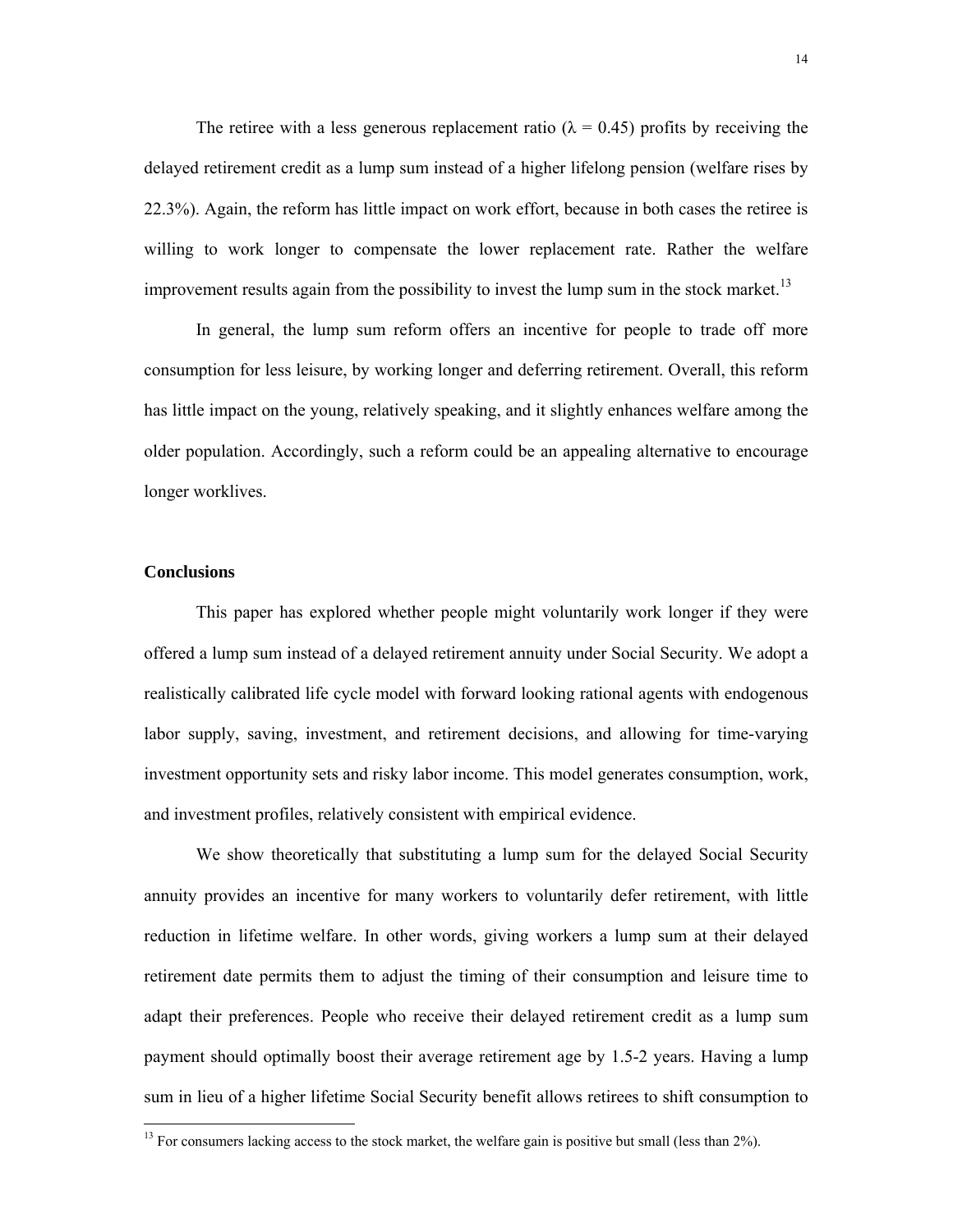the earlier phase of retirement when mortality risk is low. In addition, the lump sum payment permits households to participate in the stock market, seeking to earn the risk premium. These results hold whether or not workers have a positive bequest motive, implying that the lump sum does not simply result in wealth transfers to theirs. Households without access to the equity market are less responsive to the lump sum option, but even here, the less risk-averse also work longer and retire later, and the lump sum policy generally does not detract from wellbeing.

In years to come, US policymakers will be actively seeking ways to reform Social Security to restore the system to solvency. Proposing cuts in benefits tends to be quite politically difficult. By contrast, offering a fair lump sum in place of the delayed retirement annuity credit may be more politically attractive. By (voluntarily) delaying their retirement date due to the lump sum option, workers would continue to pay Social Security payroll taxes for more years, which could help return the system to solvency via additional payroll tax collections. Moreover, such a policy could be designed to be cost-neutral, albeit in the real world one would also need to consider additional issues including spouse and survivor benefits, changes in annuity factors, sudden demands for liquidity due to health shocks, and other factors. These are all avenues of future research.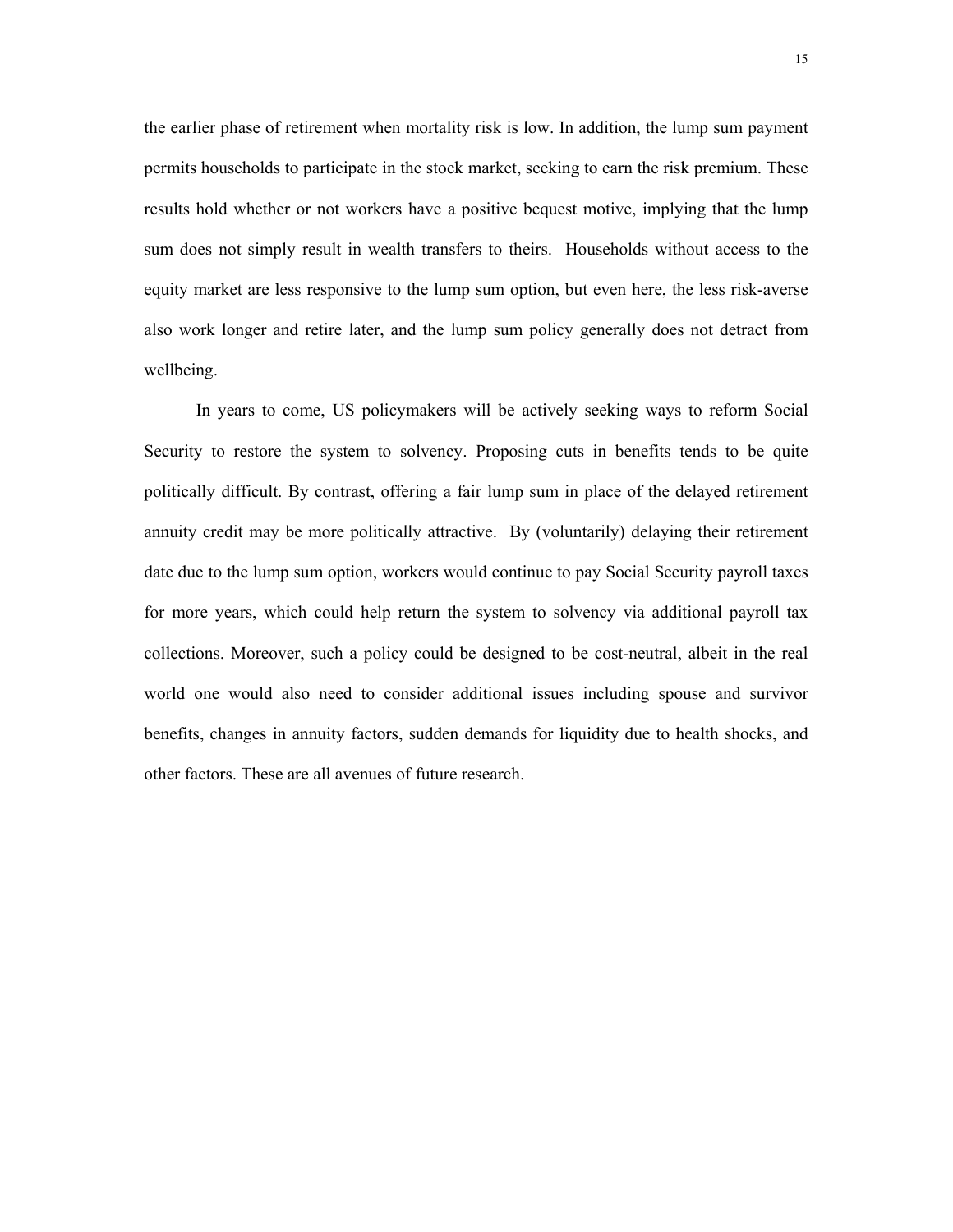# **References**

- Ashenfelter, O. and D. Card (2002). Did the Elimination of Mandatory Retirement Affect Faculty Retirement? *American Economic Review* 92: 957–980.
- Banks, J., R. Blundell, and S. Tanner (1998). Is There a Retirement-Savings Puzzle? *American Economic Review* 88: 769–88.
- Battistin, E., A. Brugiavini, E. Rettore, and G. Weber (2009). The Retirement Consumption Puzzle: Evidence from a Regression Discontinuity Approach. *American Economic Review* 99: 2209–26.
- Bernheim, B. D., J. Skinner and S. Weinberg (2001). What Accounts for the Variation in Retirement Wealth among U.S. Households? *American Economic Review* 91: 832- 857.
- Brown, J., A. Kapteyn, and O. S. Mitchell (2011). Framing Effects and Expected Social Security Claiming Behavior. *NBER* WP-17018.
- Brown, J., J. Kling, S. Mullainathan, and M. Wrobel (2008). Why Don't People Insure Late Life Consumption? A Framing Explanation of the Under-Annuitization Puzzle. *American Economic Review* 98: 304-309.
- Calvet, L.E., J.Y. Campbell, and P. Sodini (2009). Measuring the Financial Sophistication of Households. *American Economic Review*: *Papers and Proceedings* 99: 393-98.
- Chai, J., W. Horneff, R. Maurer, and O. S. Mitchell (2011). Optimal Portfolio Choice over the Life Cycle with Flexible Work, Endogenous Retirement, and Lifetime Payouts. *Review of Finance* 15: 875-907
- Chai, J., R. Maurer, O. S. Mitchell, and R. Rogalla (2012). Lifecycle Impacts of the Financial and Economic Crisis on Optimal Consumption-Portfolio Choices, and Labor Supply. In: R. Maurer, O. S. Mitchell, and M. Warshawsky (ed.), *Reshaping Retirement Security: Lessons from the Global Financial Crisis, Oxford University Press*, Oxford, UK, Chapter 7.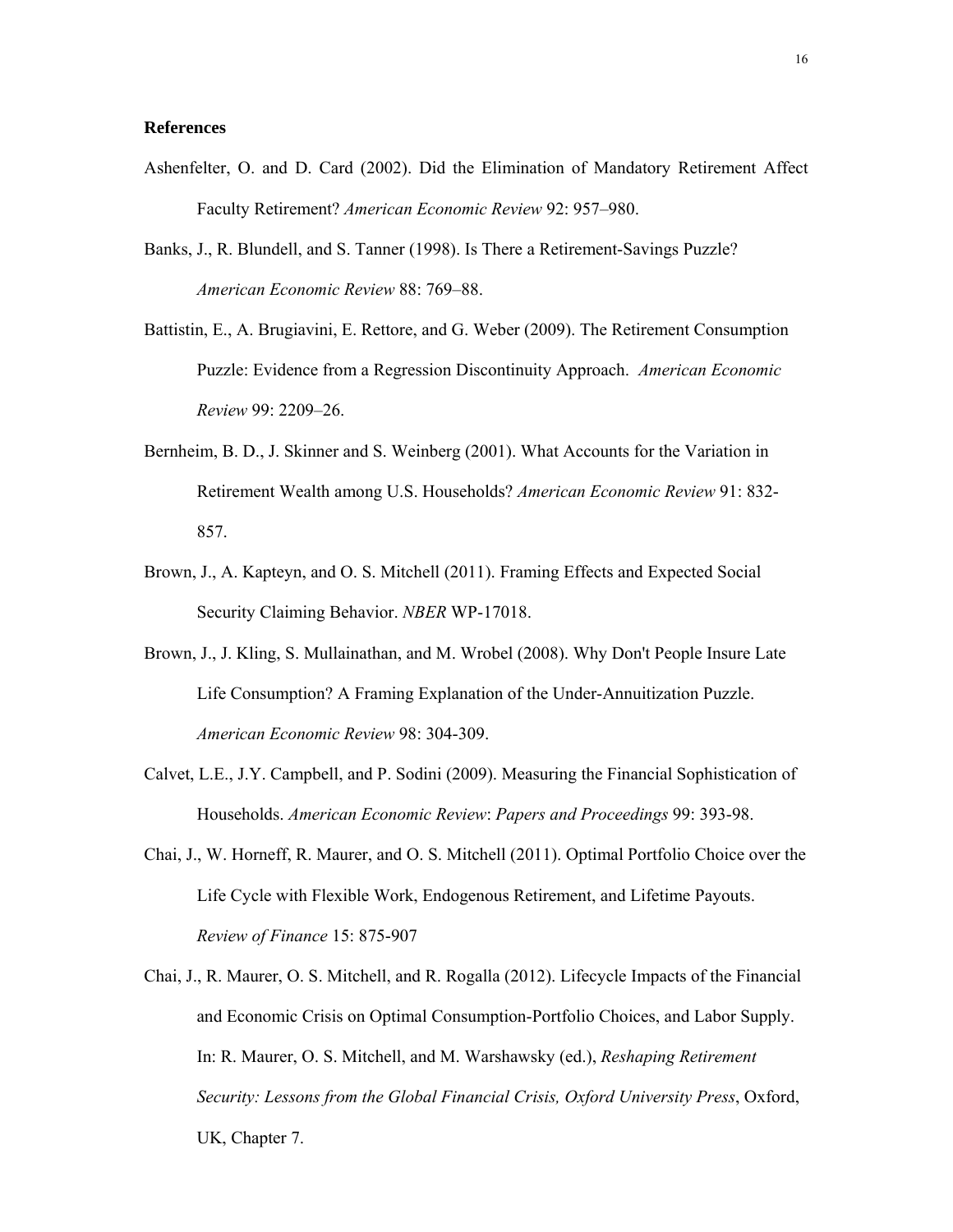Consumer Expenditure Survey (2012). US Bureau of Labor Statistics. http://www.bls.gov/cex Davidoff, T., J. Brown, and P. Diamond (2005). Annuities and Individual Welfare." *American Economic Review* 95: 1573-1590.

- Fehr, H., S. Jokisch, and L.J. Kotlikoff (2006). Will China Eat our Lunch or Take Us Out to Dinner? Simulating the Transition Paths of the US, EU, Japan and China. In I. Takatoshi and A. K. Rose (Eds.). *Fiscal Policy and Management in East Asia*. Chicago, University of Chicago Press: 133-198.
- Feldstein, M. and J. Liebman (2002). Social Security. In: Auerbach, A.J., Feldstein, M. (Eds.), *The Handbook of Public Economics*, vol. 4. Chapter 32. Elsevier.
- Fetherstonhaugh, D. and L. Ross (1999). Framing Effects and Income Flow Preferences in Decisions about Social Security. In: *Behavioral Dimensions of Retirement Economics* ed. H. J. Aaron, Brookings Institution Press 1999: 187-209.
- Gomes, F., L. Kotlikoff, and L.M. Viceira (2008). Optimal Life Cycle Investing with Flexible Labor Supply: A Welfare Analysis of Life Cycle Funds. *American Economic Review: Papers & Proceedings* 98: 297-303.
- Gomes, F. and A. Michaelides (2005). Optimal Life Cycle Asset Allocation: Understanding the Empirical Evidence. *Journal of Finance* 60: 869–904.
- Gustman, A. L. and T. L. Steinmeier (2005). The Social Security Early Entitlement Age in a Structural Model of Retirement and Wealth. *Journal of Public Economics* 89: 441– 463.
- Laitner, J. and D. Silverman (2012). Consumption, Retirement and Social Security: Evaluating the Efficiency of Reform that Encourages Longer Careers. *Journal of* Public Economics. 96: 615-634.
- Lusardi, A. and O. S. Mitchell (2007). Baby Boomer Retirement Security: The Roles of Planning, Financial Literacy, and Housing Wealth. *Journal of Monetary Economics* 54: 205-224.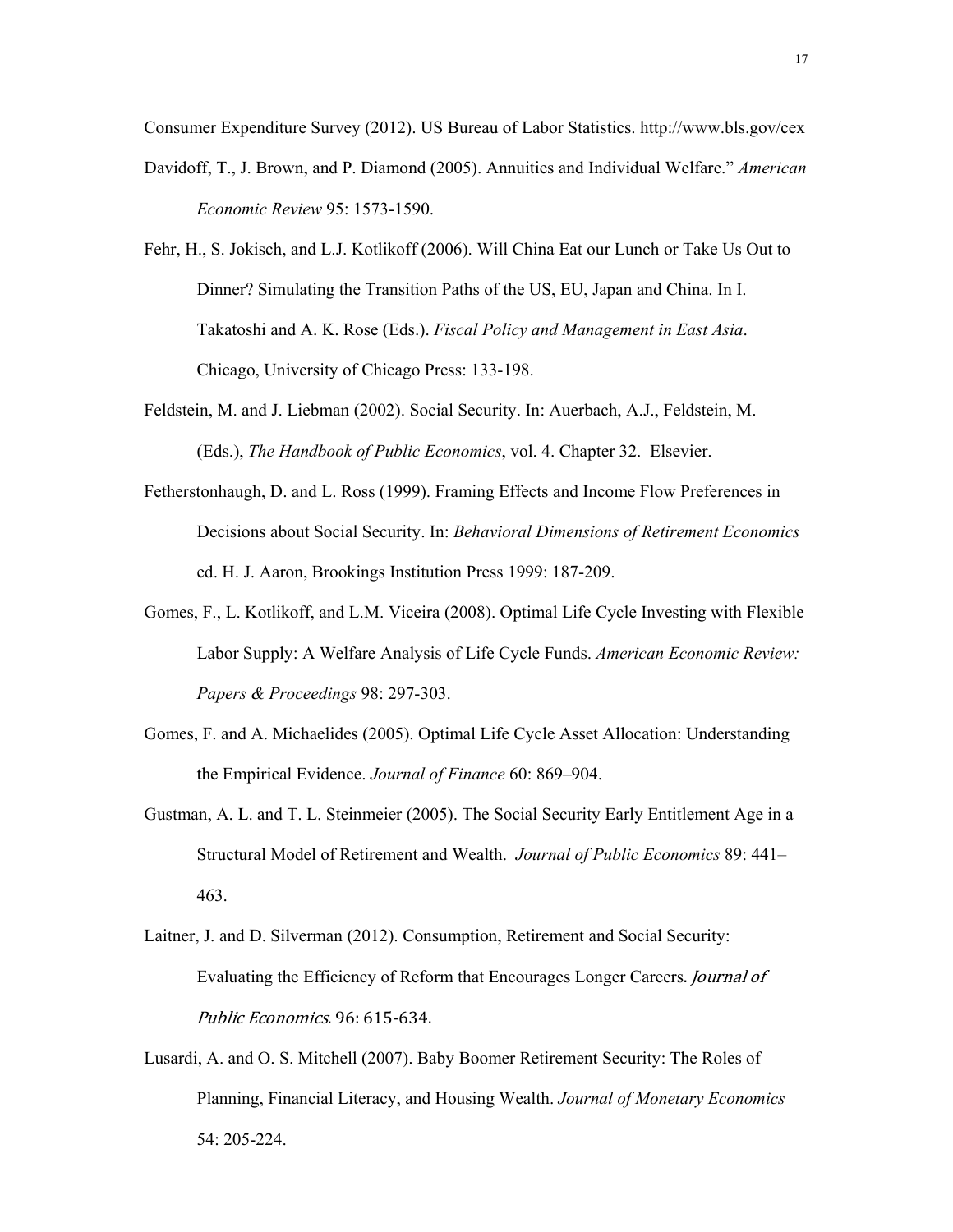- Mitchell, O.S. and J. Phillips (2006). Social Security Replacement Rates for Alternative Earnings Benchmarks. *Benefits Quarterly* 4: 37-47.
- Mitchell, O. S., J. Poterba, M. Warshawsky, and J. Brown (1999). New Evidence on the Money's Worth of Individual Annuities. *American Economic Review* 89: 1299-1318.
- Orszag, P. R. (2001). Should a Lump-Sum Payment Replace Social Security Delayed Retirement Credit? Issue Brief No. 6 April 2001, *Center for Retirement Research at Boston College*.
- van Rooij, M., A Lusardi, and R. Alessie (2011). Financial Literacy and Stock Market Participation. *Journal of Financial Economics* 101: 449-472.
- Shoven, J. B. and S. N. Slavov (2012). When Does it Pay to Delay Social Security? The Impact of Mortality, Interest Rates, and Program Rules. NBER WP 18210.
- Storesletten, K., C. I. Telmer, and A. Yaron (2004). Cyclical Dynamics in Idiosyncratic Labor Market Risk. *Journal of Political Economy* 112: 695-717.
- Survey of Consumer Finances. (2012). *2010 SCF Chartbook.*

http://www.federalreserve.gov/econresdata/scf/files/2010\_SCF\_Chartbook.pdf

- Warner, J., and S. Pleeter (2001). The Personal Discount Rate: Evidence from Military Downsizing Programs. *American Economic Review* 91: 33-53.
- Yaari, M. (1965). Uncertain Lifetime, Life Insurance, and the Theory of the Consumer. *Review of Economic Studie*s 32: 137-150.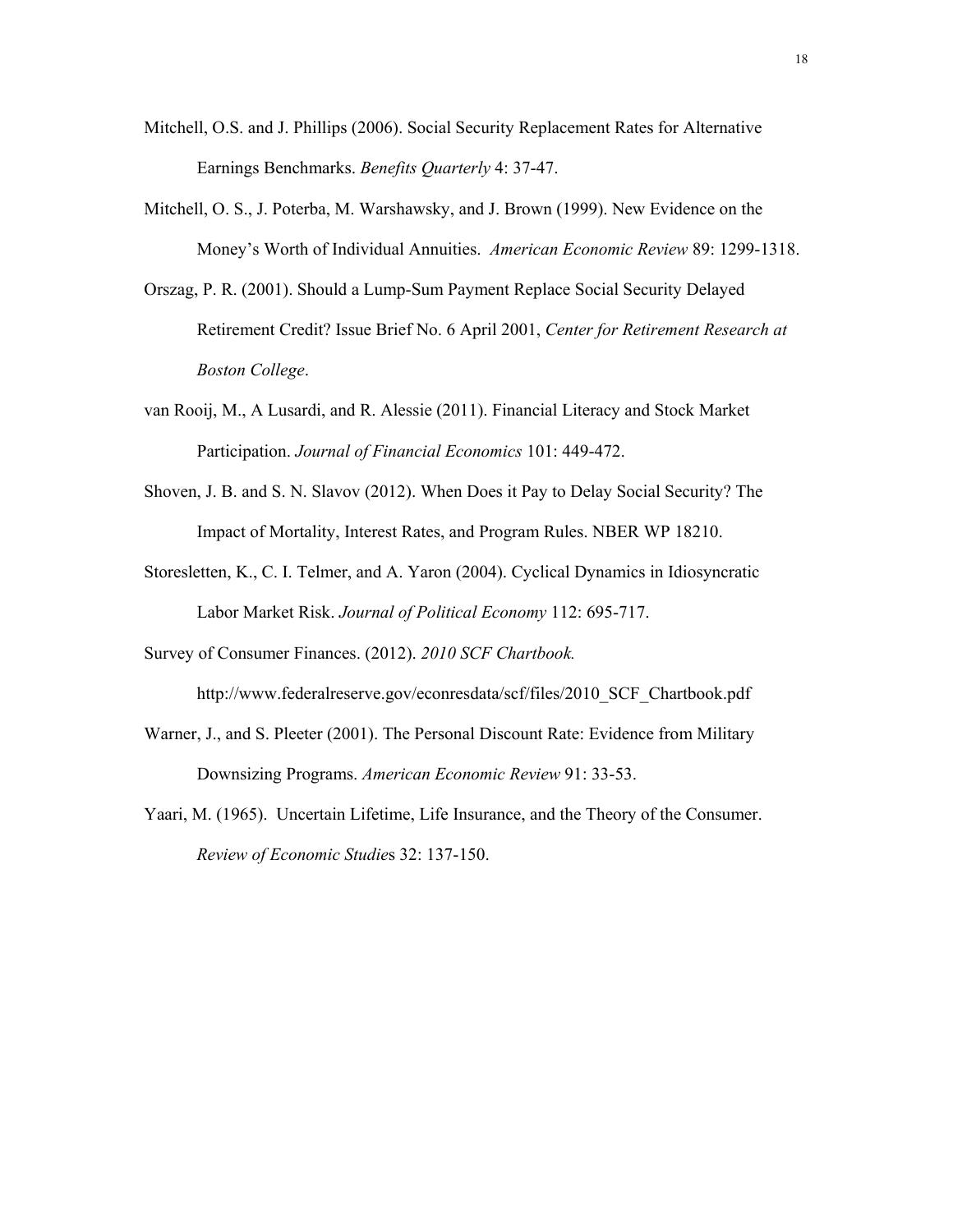# **Appendix A: The Life Cycle Model**

 $\overline{a}$ 

We build on the framework developed and calibrated by Chai, Maurer, Mitchell, and Rogalla (2012). Stock returns and labor earnings are driven by a Markov-Regime-Switching process for the business cycle with two states: normal  $(s_t = 0)$ , or contraction  $(s_t = 1)$ . The consumer observes the current state and knows the (constant) conditional transition probabilities  $\pi_{i,j}^{BC} := P(s_{i+1} = j | s_i = i)$  to be at time *t*+1 in state *j*, given that at time *t* the economy is in state *i*. Using US Gross National Product data, we estimate the transition probabilities between the two states as  $\pi_{0,0}^{BC} = \pi_{0,0}^{BC} = 0.68$  and  $\pi_{0,0}^{BC} = \pi_{0,0}^{BC} = 0.32$ .<sup>14</sup> Capital markets include riskless bonds with gross return  $R_f = 1.02$  and risky stocks. Log stock returns  $\ln(R_{s,t+1}) \sim N(\mu_i, \sigma_i)$  are normally distributed with state dependent parameters by either being in a normal capital market regime with low volatility ( $\sigma_0$  = 11.21 percent) and high expected returns ( $\mu_0$  = 6.84 percent), or a contraction regime with high volatility ( $\sigma_1$  = 20.77 percent) and low expected returns ( $\mu_1$  = 2.12 percent). Income on assets is taxed according to the proportional rate  $\theta^c$ , which we set to 20 percent.

 The labor income process allows for unemployment risk and state-dependent wage rate dynamics. The individual receives uncertain labor income depending on what fraction of available time is devoted to work  $(1 - L_t)$  and a state dependent wage rate  $WR_{s_t, t+1}$ . Earnings from the labor market are reduced by an age-dependent fraction  $q_{t+1}$  of housing related expenditures, estimated using data from the Consumer Expenditure Survey (or CES) as shown in Appendix B. In addition, the worker must pay income taxes according to a proportional tax rate  $\theta$  equal to 30 percent. Thus disposable yearly labor earnings before the (endogenous) retirement age ( $t < \tau$ ,  $\tau \in [62, 63, \ldots, 70]$  are given by:

<sup>&</sup>lt;sup>14</sup> As in Storesletten, Telmer, and Yaron (2004) a contraction (expansion) state occurs when the GNP growth rate was less than (greater than) its sample period mean.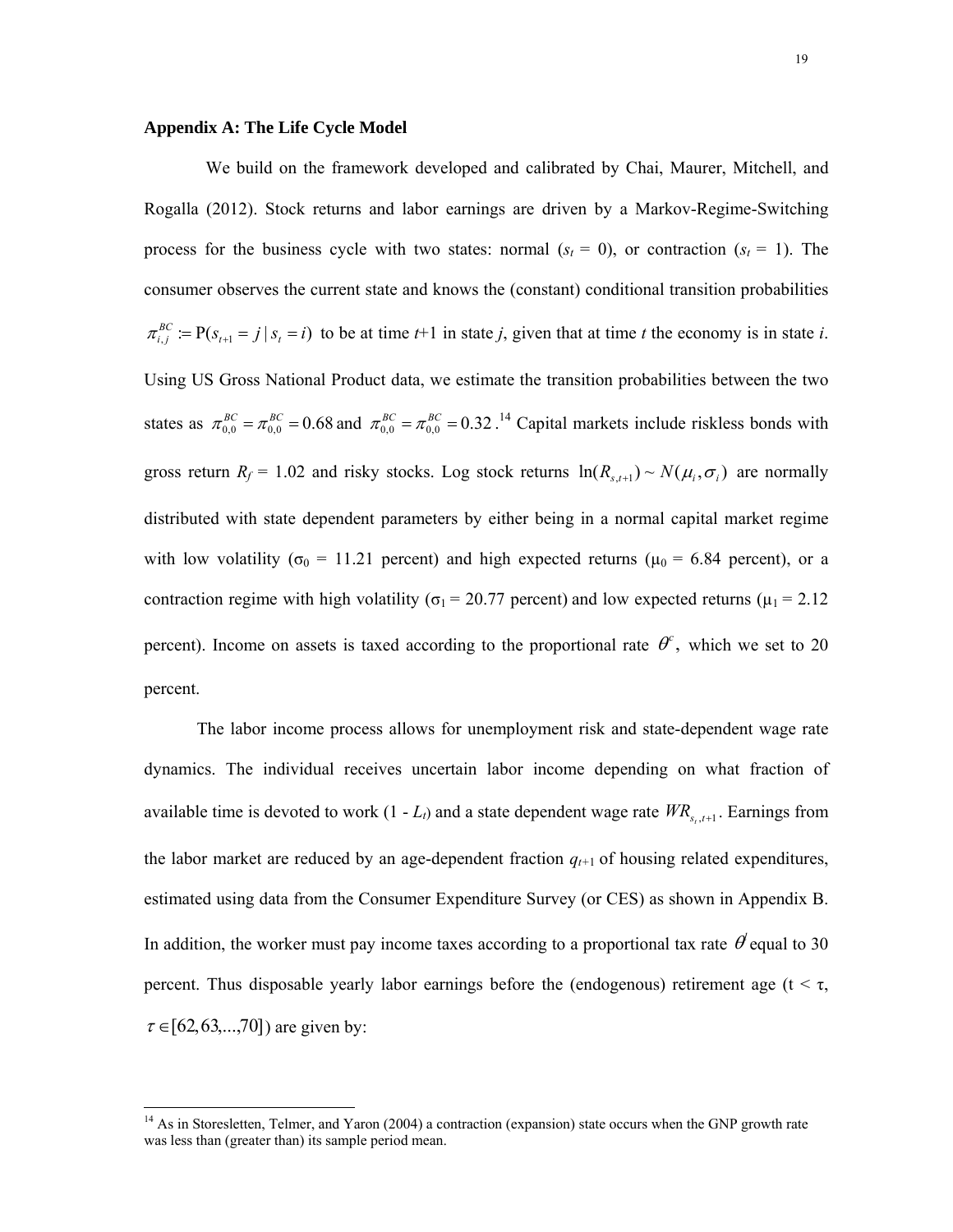$$
Y_{s,t+1}^{E} = (1 - q_{t+1}) \cdot (1 - \theta^t) \cdot WR_{s,t+1} \cdot (1 - L_t)
$$
\n(A-1)

Here  $L_t = [1/3, 1]$  stands for leisure and is measured as a percentage of available time. To transfer normalized leisure into work hours we assume 100 waking hours per week. The exogenously- determined wage rate process is given by  $WR_{s,t+1} = \exp(w_{t+1}) \cdot E_{s,t+1} \cdot U_{t+1}$ . The deterministic trend component  $W_{t+1}$  is calibrated using the earnings function reported in Fehr, Jokisch, and Kotlikoff (2006) for middle-income workers,<sup>15</sup> and it is scaled to generate an average gross labor income of \$20,000 at age 20.  $ln(U_{t+1}) \sim N(0, \sigma_u)$  is a state-independent transitory shock ( $\sigma_u$  = 32.9 percent), <sup>16</sup> and  $E_{s,t+1} = E_{s,t} n_{s,t+1}$  is a state-dependent permanent labor earnings component, with  $\ln(n_{s,t+1}) \sim N(0, \sigma_{n,s})$ . We follow Storesletten, Telmer, and Yaron (2004) and set the state dependent volatility  $\sigma_{n,s}$  of permanent wage rates shocks in the normal state to  $\sigma_{n,0} = 8.4$  percent which is lower than in the contraction scenario  $\sigma_{n,1} = 15.9$  percent. The correlation between stock returns and permanent and transitory earnings shocks  $\phi$  for both cases is set to 0.2.

 The worker could be unemployed in the next period, where the state-dependent probability of unemployment  $\pi_s^U$  is again lower in the normal state ( $\pi_0^U = 5$  percent) than in the contraction state ( $\pi_1^U$  = 10 percent). In such a situation, the worker receives unemployment compensation at time  $t + 1$  specified as a set fraction of labor income, i.e.,  $Y_{s,t+1}^U = 0.6 \cdot Y_{s,t+1}^E$ .

 The model allows a flexible retirement age, i.e. the worker can claim a Social Security benefit payable for life at any age between the early retirement age (*ERA* = 62) and the latest retirement age (*LRA =* 70). Once benefits are claimed, the individual does not return to the workforce. If the worker claims prior to the normal retirement age (*NRA =* 65), the benefits are

 $\overline{a}$ 

<sup>&</sup>lt;sup>15</sup> Precisely we use equation (9) with parameter  $\lambda=0$  which produces a humped shaped trend function for wages rates: w(age)=exp(4.47+0.033\*age–0.00067\*age<sup>2</sup>).

<sup>&</sup>lt;sup>16</sup> The volatility of the transitory shock is estimated by averaging the fixed effect and measurement error from Storesletten, Telmer, and Yaron (2004).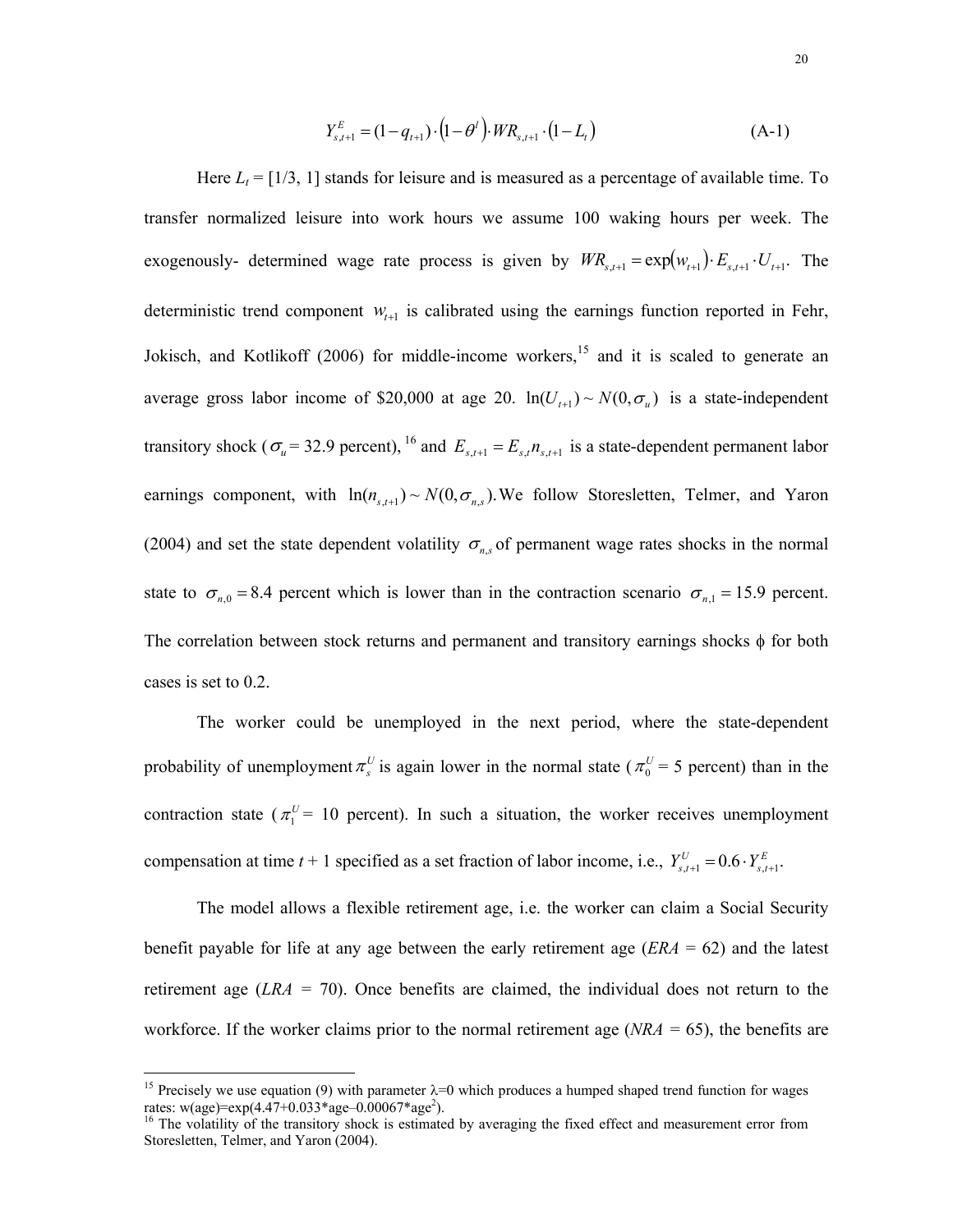permanently reduced for each year of early retirement according to the reduction factor  $g_1$  = 0.0713. If the individual works longer than the NRA, the Social Security benefit is increased per year of additional work by the delayed retirement credit  $g_2 = 0.077$  (see Buchinsky, Rust, and Benitez-Silva 2000). To capture this feature, we calculate the after-tax Social Security benefits as in Chai, Horneff, Maurer, and Mitchell (2011):

$$
Y_t = (1 - q_t) \left( 1 - \theta^r \right) \overline{Y} \lambda F_{\tau, NRA}, \tag{A-2}
$$

where is  $F_{\tau, NRA} = \exp(-g_1(NRA - \tau)) \cdot I_{\{\tau \le NRA\}} + \exp(-g_2(NRA - \tau)) \cdot I_{\{\tau > NRA\}}$  a factor which specifies the reduction/increase of retirement benefits if the individual retires prior/later to the NRA. The parameter  $\lambda$  is the Social Security replacement rate (here set to 60 percent as in Mitchell and Phillips 2006) based on the worker's lifetime average earnings approximated by  $\overline{Y} = (\sum_{t=1}^{K} (1 - \overline{L}) \exp(w(t))/K) \cdot E_K$ . Here *K* denotes when the individual attains the normal retirement age (*NRA*) and  $1 - \overline{L}$  stands for the average working time until retirement, which we set equal to 0.4 corresponding to a lifetime work effort of 40 hours per week on average. As in Gomes, Kotlikoff, and Viceira (2008) Social Security benefits are taxed at a proportional rate of  $\theta$ <sup>r</sup> = 15 percent.

 Alternatively, we posit that the individual can receive the delayed Social Security retirement benefit as a lump sum payment, instead of an increase in lifelong annuity benefits. In this case, the lump sum payment is calculated as the actuarial present value of the additional annuity benefits generated by working longer than the normal retirement age. Formally the lump sum payment is given  $(t > NRA)$  as follows:

$$
LS_{t} = (1 - \theta^{r}) \cdot \overline{Y} \lambda (F_{r, NRA} - 1) \cdot \ddot{a}_{t}
$$
\n(A-3)

Here  $\ddot{a}_t = 1 + \sum_{m=1}^{T-1} (\prod_{u=t}^{t+m-1} p_u) \cdot R_f^{-m}$  is the actuarial present value factor based on the riskless interest rate  $R_f$  and the one year survival probabilities  $p_t$  (i.e. to survive to time  $t+1$  given being alive at *t*).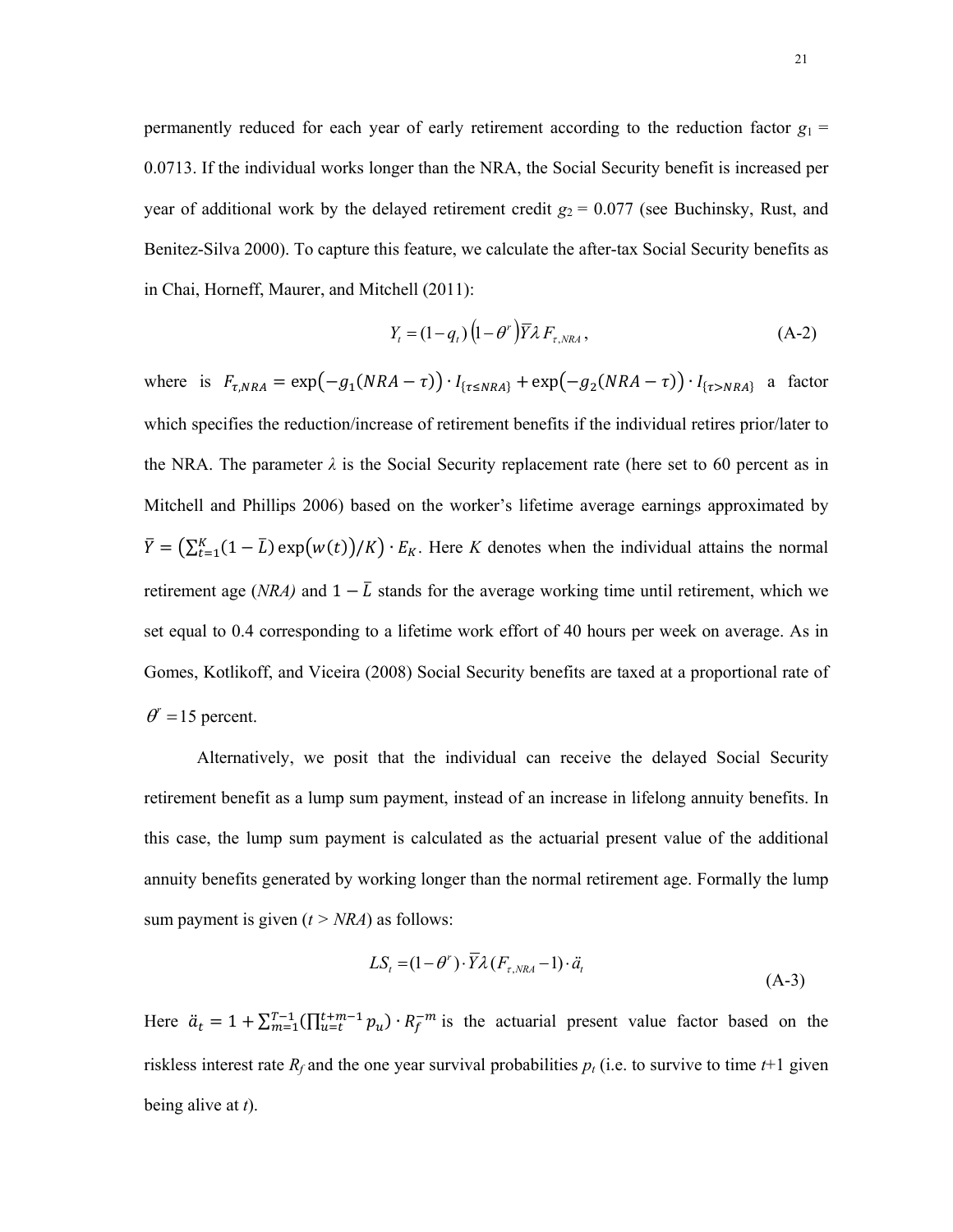The following table illustrates the possible lump sum payments for delaying retirement as percentage of benefits at age 65 (ceteribus paribus). To calculate them, we use a riskless interest rate of 2% per annum (as in our life cycle model) and the US 2000 population mortality table for females. Further we normalize the lump sum payments given in equation (A-3) by  $(1 - \theta^r) \overline{Y} \lambda$ . In addition we report the delayed retirement credits  $F_{\tau, NRA}$  if the worker receives the additional benefits as a lifelong annuity.

|                                           | Retirement Age |      |       |       |      |  |
|-------------------------------------------|----------------|------|-------|-------|------|--|
|                                           | 66             |      | 68    | 69    | 70   |  |
|                                           |                |      |       |       |      |  |
| Life Annuity (in $\%$ of NRA benefit) 8.0 |                | 16.6 | 26.0  | 36. I | 469  |  |
| Lump Sum (in $\%$ of NRA benefit)         | 119.0          | 2392 | 360.0 | 481.1 | 6029 |  |

Each period, the consumer decides how much to work  $(1 - L_t)$  to generate labor income, when to retire, and how to allocate cash on hand  $W_t$  to bonds  $B_t$ , stocks  $S_t$ , and consumption  $C_t$ . The budget constraint is given by:

$$
W_t = S_t + B_t + C_t, \qquad (A-4)
$$

and next period's wealth  $W_{t+1}$  is described by:

$$
W_{t+1} = (S_t R_{s,t+1} + B_t R_f)(1 - \theta^c) + \theta^c (B_t + S_t) + Y_{s,t+1}
$$
(A-5)

Here, *Ys,t* is labor income as defined in equations (A-1) and (A-2). This is the state-dependent net labor income (or unemployment benefits) prior to claiming and the Social Security benefits after claiming. In case the household claims after the NRA, the delayed retirement credit is paid in form of a lump sum, and  $g_2$  in equation (A-2) is set to zero when calculating the lifelong benefits from Social Security. In this situation, the wealth transition equation at the time of claiming,  $\bar{t}$ , is given by:

$$
W_{t+1} = (S_t R_{s,t+1} + B_t R_f)(1 - \theta^c) + \theta^c (B_t + S_t) + Y_{s,t+1} + LS_{t+1}
$$
 (A-6)

Here  $LS<sub>t</sub>$  is the lump sum payment according to equation  $(A-3)$  the household receives at time  $\bar{t}$  + 1. In subsequent periods ( $t > \bar{t}$ ), the transition equation is again given by (A-5).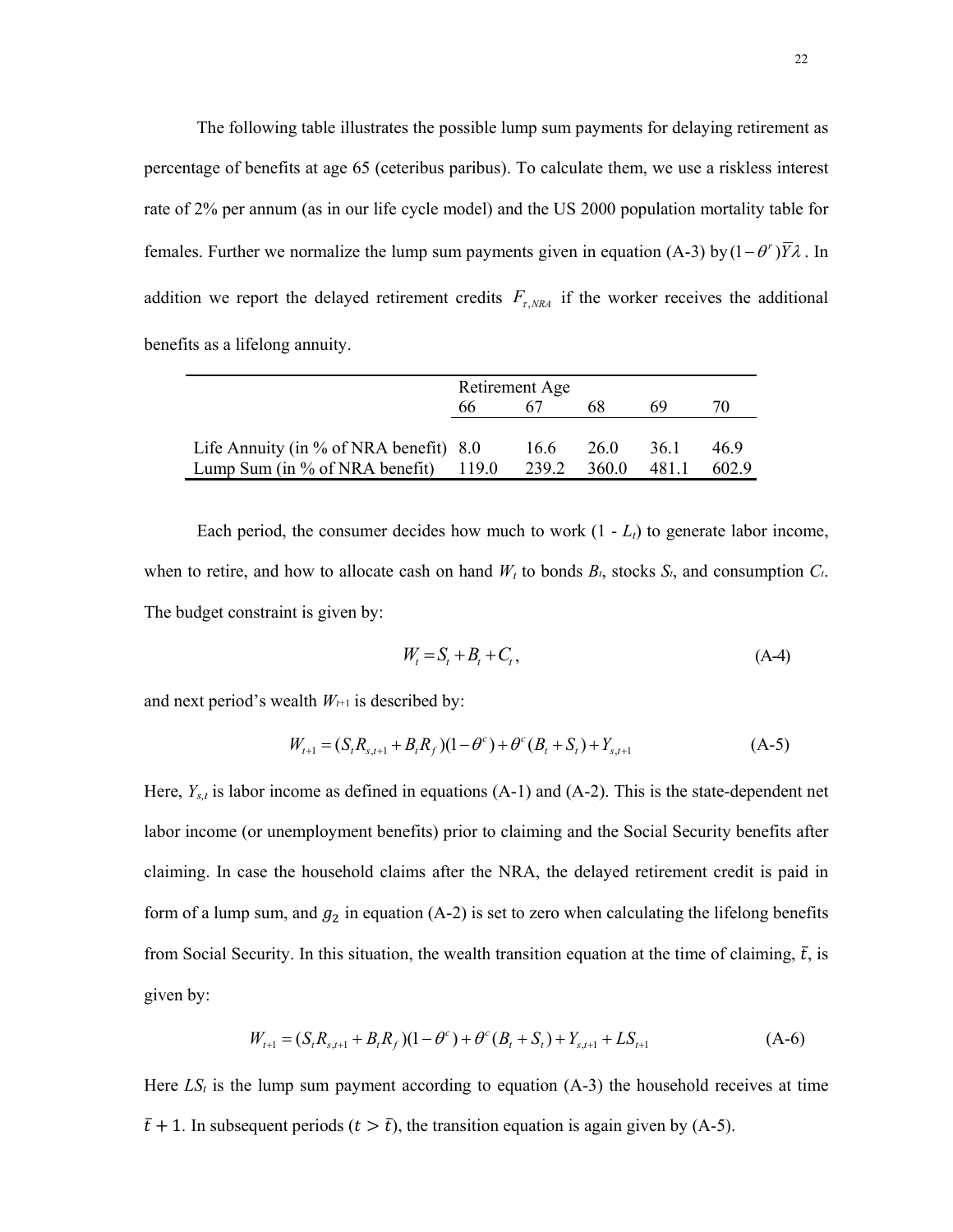Households cannot borrow against human capital nor can they hold short positions in stocks and bonds ( $C_t$ ,  $S_t$ ,  $B_t \ge 0$ ). Moreover, we posit that in order to participate in the stock market, the household has to be willing and able to invest a minimum amount in stocks (as in Smetters and Chen, 2010). This amount is set to 50% of permanent labor income.

 The individual's optimization problem is now to maximize lifetime utility with respect to her asset allocation between bonds and stocks, consumption, work hours, and the retirement decision. After normalizing with permanent labor income there are four state variables: cash on hand  $W_t$ , retirement age  $\tau$ , the business cycle state *s*, and age *t*. We discretize the (normalized) continuous state variable and solve the optimization problem by backward induction. For computations, we use a grid of dimension  $40(W) \times 2(s) \times 42(t)$  before and  $40(W) \times 2(s) \times 39(t)$  $\times$  9( $\tau$ ) after the *ERA*. For each grid point we evaluate the policy and value functions using Gaussian quadrature integration and cubic-splines interpolation.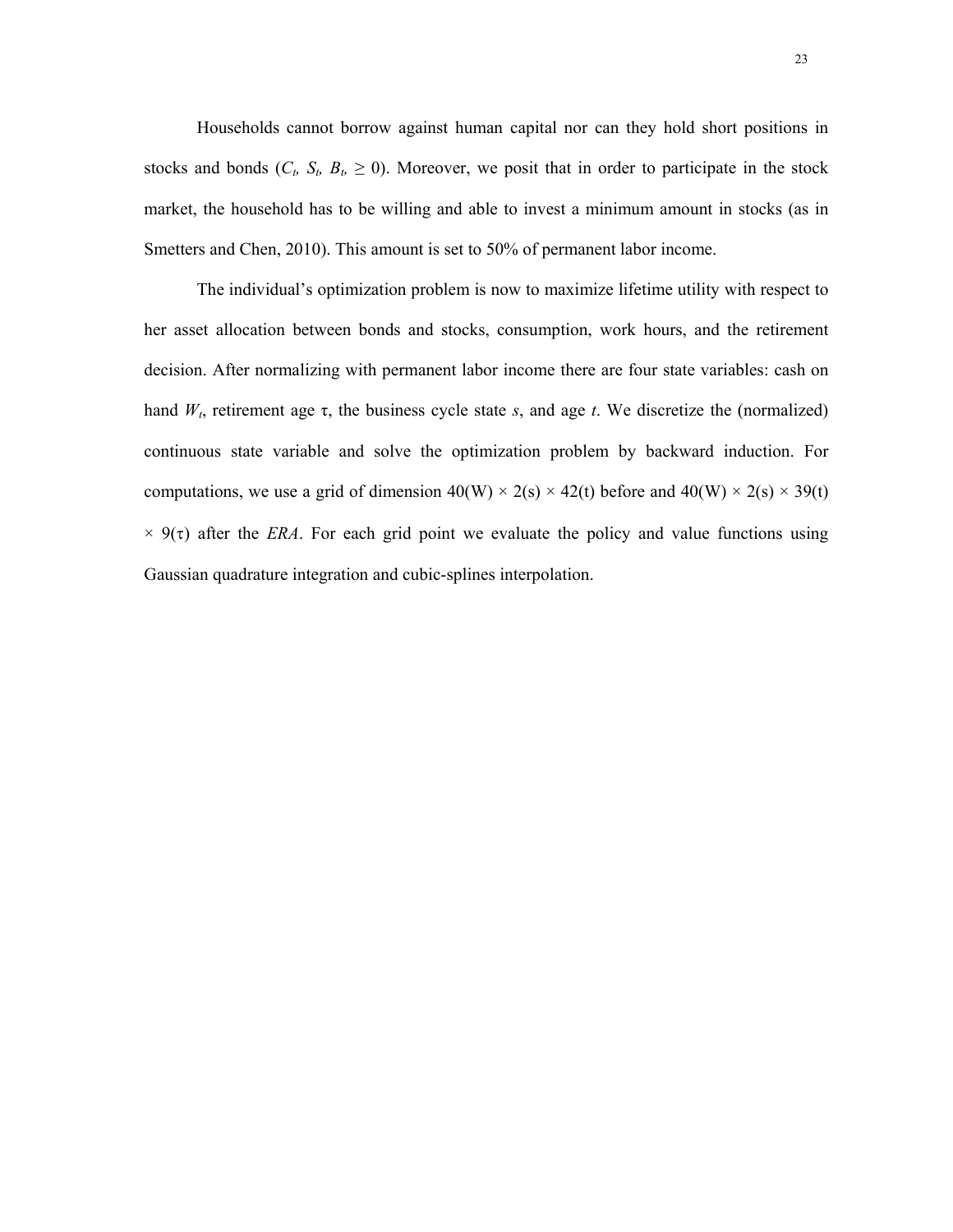### **Appendix B.** *Construction of Housing-related Expenditure to Income Ratios*

 The Consumer Expenditure Survey (or CES) is collected by the U.S. Federal government through the Bureau of Labor Statistics, for the purpose of providing a complete range of information on consumer expenditures and income. The survey consists of five interviews on a quarterly basis. At the initial interview, each household must complete a consumption diary over a 2-week span and provide a detailed overview of what it consumes on a daily basis. The subsequent four interviews focus on quarterly expenditures and annual income; expenditures on housing in the current quarter we multiply by four to obtain annual housing expenditures. Our dataset spans the time period 1996 to 2010 and represents a panel over one-period horizons, but different households are interviewed on a year-to-year basis. In total, there were 425,672 interviews of 145,203 unique households over the 15-year period. We consider only households where the head is between ages 20-89; we omit observations with negative housing expenditures or labor income. In addition, any observation with a housing-expenditure-to-labor-income ratio exceeding one is excluded from the analysis. This leaves 116,015 households and 161,050 yearly observations.

 The variables of interest relate to housing expenditures and labor income to generate a ratio of 'Housing Expenditure over Labor Income.' We sought to fit this measure as closely as possible to the specification reported in Gomes and Michaelides (2005). We define annual labor income as FINCBTAX-(INTEARNX+FININCX), described as 'Income before taxes' less 'income from savings and bonds' and 'income from dividends, royalties, etc.'<sup>17</sup> Quarterly housing expenditures are estimated as the sum of the variables HOUSCQ and HOUSPQ, and this we multiply by four to obtain annual housing expenditures. The last pertinent variable for analysis is the age of the reference person, which is AGE.

 $\overline{a}$ 

 $17$  One might ask why we do not use the income after taxes (FINCATAX). We discovered that, for some households reporting an income of zero (FINCBTAX=0), they still had to pay some taxes so the after-tax income was negative. This poses a problem for computing the ratio of Housing Expenditures to Labor Income.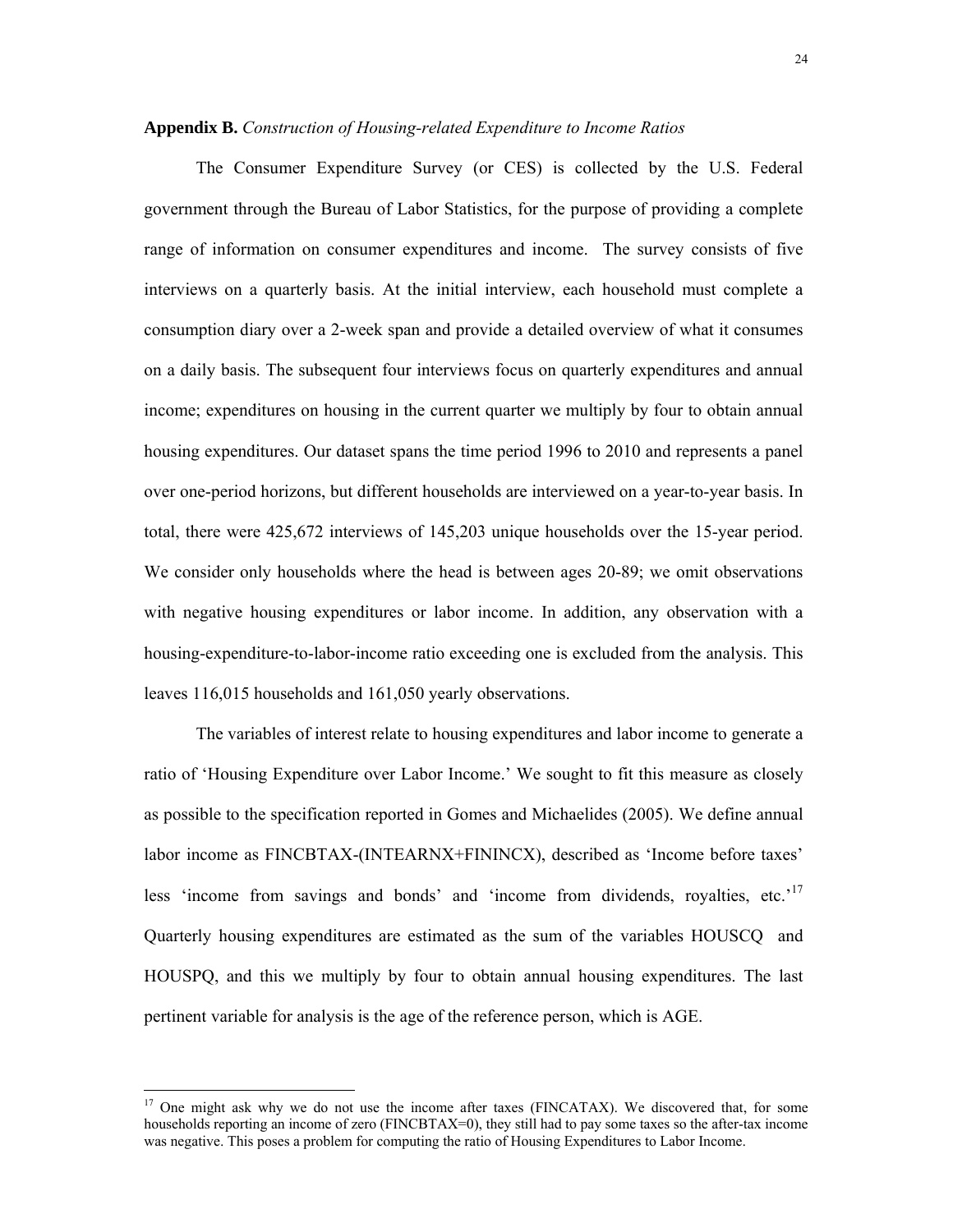Next we run a regression of the ratio of housing expenditures to labor income  $(q_{i,t})$  on age polynomials and an economy dummy. The ratios are computed for each household by taking housing expenditures (mortgage/rent payments, utilities, and housing-related durable expenditures) relative to the before-tax labor income and regressed against a cubic polynomial of age (of the head of the household), and a dummy variable representing an economy that is either normal  $(=0)$  or contracting  $(=1)$ . The regression is as follows:

 $\label{eq:qt} q_{it} = constant + B_1 * age + B_2 * age^2 + B_3 * age^3 + B_4 * economy + \varepsilon_{it}$ 

|                     | Coefficient  | t-Statistic | <b>Standard Errors</b> |
|---------------------|--------------|-------------|------------------------|
| Constant            | 0.5773585    | 49.51       | 0.011661               |
| Age                 | $-0.0132081$ | $-17.57$    | 0.000752               |
| Age <sup>2</sup>    | 0.0001793    | 11.83       | 0.000015               |
| Age <sup>3</sup>    | $-5.72E-07$  | $-5.97$     | 0.000000               |
| Economy             | 0.0016453    | 1.61        | 0.001022               |
|                     |              |             |                        |
| No. of Observations |              |             | 161,050                |
| R-Squared           |              |             | 0.021                  |

Results of this regression analysis are summarized in the following table:

Our results are compatible with observed rates of higher housing spending especially at older ages, unlike Gomes and Michaelides (2005) who assume that housing expenditures are zero over age 80.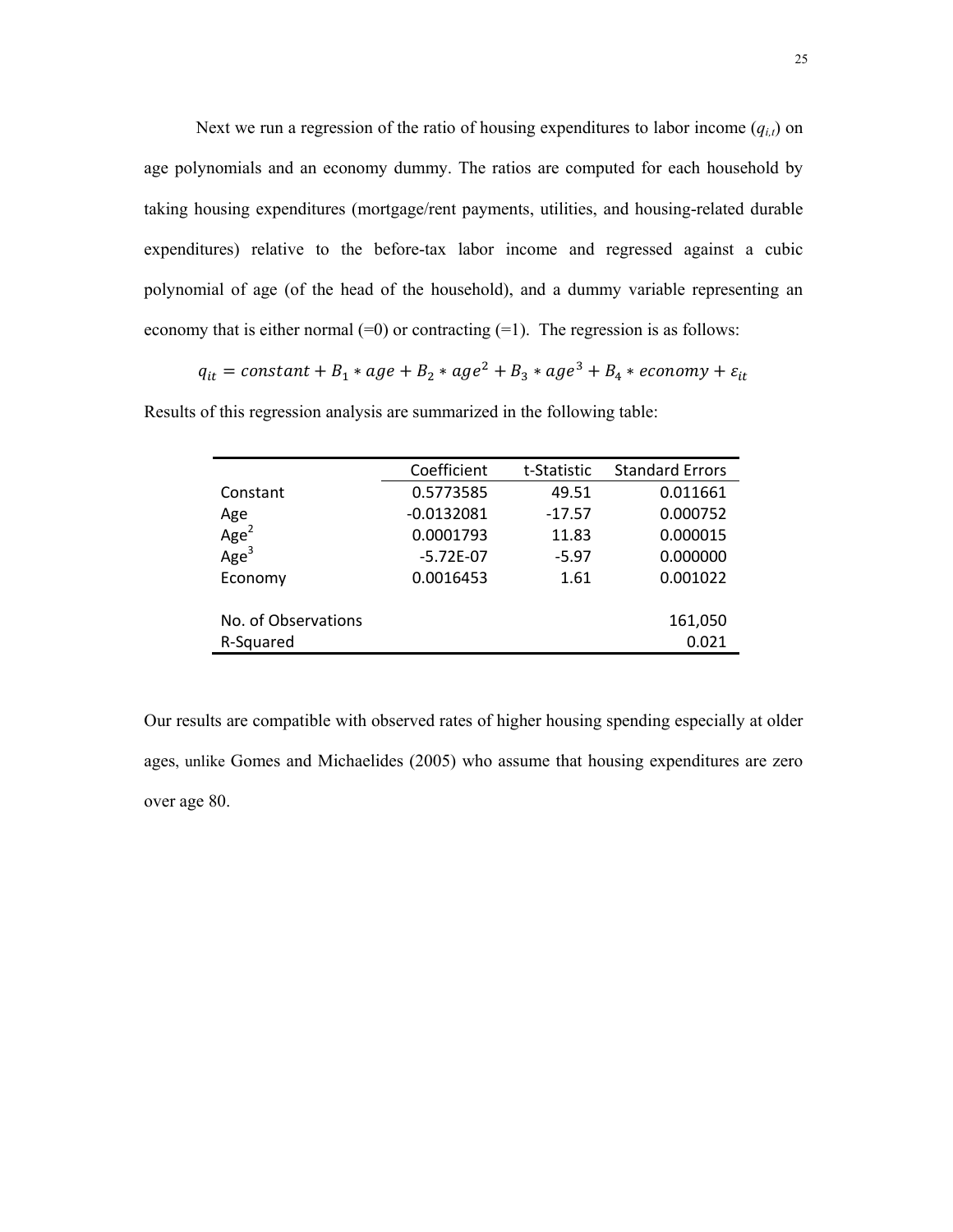

# **Figure 1: Impact of Lump Sum vs. Annuity Reward for Delayed Retirement on Consumption, Work Hours, and Investments among the Financially Sophisticated**

*Notes:* Expected life cycle profiles for financially sophisticated households with access to the stock market. Annuity: Delayed retirement benefits are paid as a lifelong increase of the pension annuity. Lump Sum: Delayed retirement benefits are paid as an actuarially fair onetime lump sum at retirement. Consumption at various ages reported in USD thousands. Work hours and bond fraction reported as average for different age groups. Base case calibration: relative risk aversion  $\rho = 5$ , bequest motive strength  $b = 0$ , time preference  $\beta = 0.97$ , leisure preference  $\alpha = 1.3$ , normal retirement age  $NRA = 65$ , early retirement age  $ERA = 62$ , latest retirement age  $LRA = 70$ , Social Security replacement rate  $\lambda = 0.6$ . Source: Authors' calculations.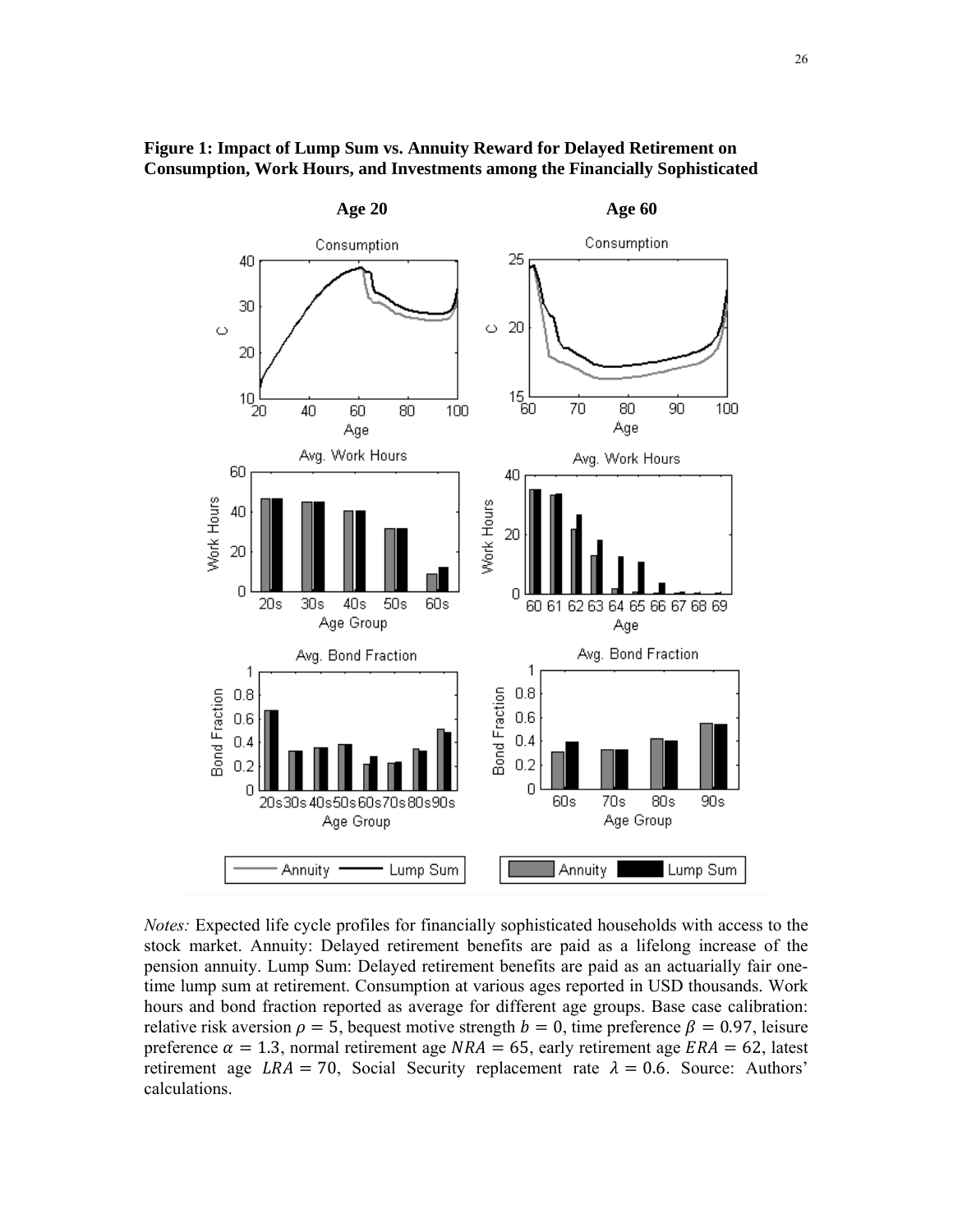|              |         | <b>Age 20</b> |         | Age 60   |
|--------------|---------|---------------|---------|----------|
| Age          | Annuity | Lump Sum      | Annuity | Lump Sum |
| 62           | 1.7     | 1.0           | 14.7    | 8.1      |
| 63           | 30.8    | 5.6           | 36.9    | 22.1     |
| 64           | 26.9    | 4.1           | 37.2    | 17.2     |
| 65           | 11.7    | 3.0           | 7.0     | 3.5      |
| 66           | 19.3    | 46.9          | 3.7     | 29.1     |
| 67           | 7.1     | 20.0          | 0.4     | 14.8     |
| 68           | 2.3     | 19.4          | 0.1     | 5.2      |
| 69           | 0.1     | 0.0           | 0.0     | 0.0      |
| 70           | 0.1     | 0.0           | 0.0     | 0.0      |
| Av. Ret. Age | 64.5    | 66.3          | 63.5    | 64.9     |
| P(RA>NRA)    | 28.9    | 86.3          | 4.2     | 49.1     |

**Table 1: Impact of Lump Sum vs. Annuity Reward for Delayed Retirement on Retirement Age: Base Case** 

*Notes:* Simulated distribution of retirement ages (frequency in %) for the base case. Assumed parameters: relative risk aversion  $\rho = 5$ , bequest motive strength  $b = 0$ , time preference  $\overrightarrow{\beta}$  = 0.97, leisure preference  $\alpha$  = 1.3, normal retirement age NRA = 65, early retirement age  $ERA = 62$ , latest retirement age  $LRA = 70$ , Social Security replacement rate  $\lambda = 0.6$ ; financially sophisticated households with access to the stock market. Annuity: delayed retirement benefits are paid as a lifelong increase of the pension annuity. Lump Sum: delayed retirement benefits are paid as an actuarially fair one-time lump sum at retirement. P(RA>NRA): simulated frequency (in %) of retirement after the normal retirement age. Source: Authors' calculations.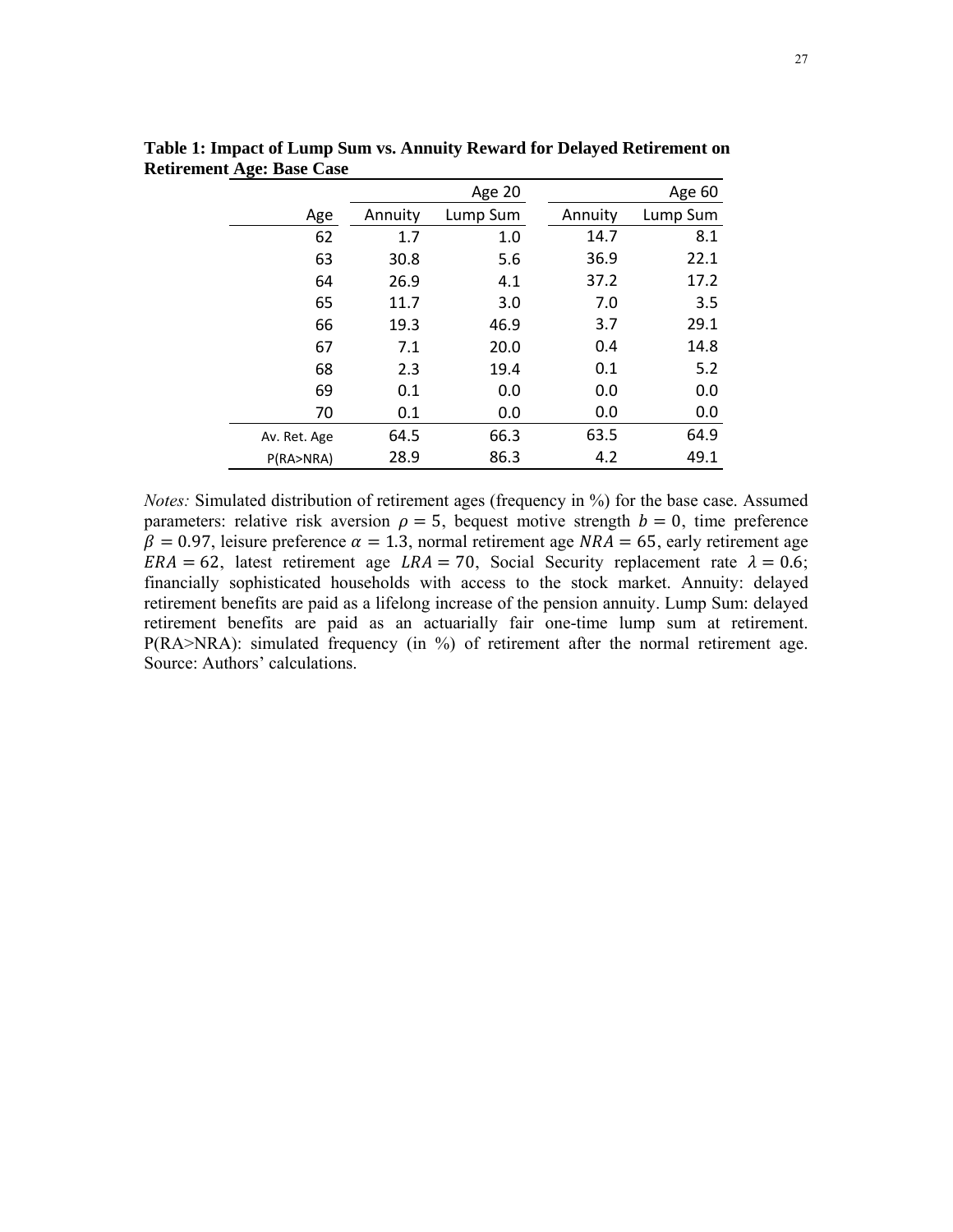|                                          |                        |         |              | Age 20    |                        |         |              | Age 60    |
|------------------------------------------|------------------------|---------|--------------|-----------|------------------------|---------|--------------|-----------|
|                                          |                        | Annuity |              | Lump Sum  |                        | Annuity |              | Lump Sum  |
|                                          | Av. Ret. Age P(RA>NRA) |         | Av. Ret. Age | P(RA>NRA) | Av. Ret. Age P(RA>NRA) |         | Av. Ret. Age | P(RA>NRA) |
| A. Financially Sophisticated             |                        |         |              |           |                        |         |              |           |
| <b>Base Case</b>                         | 64.5                   | 0.289   | 66.3         | 0.863     | 63.5                   | 0.042   | 64.9         | 0.491     |
| Alternative Household Preferences        |                        |         |              |           |                        |         |              |           |
| $b=2$                                    | 64.3                   | 0.235   | 66.2         | 0.859     | 63.3                   | 0.022   | 64.6         | 0.460     |
| $b=5$                                    | 64.3                   | 0.240   | 66.2         | 0.844     | 63.3                   | 0.023   | 64.4         | 0.409     |
| $\beta = 0.96$                           | 64.0                   | 0.172   | 65.2         | 0.541     | 63.2                   | 0.013   | 63.9         | 0.254     |
| $\beta = 0.99$                           | 65.4                   | 0.536   | 66.4         | 0.887     | 64.0                   | 0.136   | 65.7         | 0.738     |
| $\rho = 2$                               | 62.7                   | 0.001   | 64.3         | 0.351     | 63.6                   | 0.014   | 66.9         | 0.935     |
| $\rho = 8$                               | 63.0                   | 0.028   | 62.9         | 0.002     | 62.5                   | 0.000   | 62.5         | 0.000     |
| $\alpha=0.7$                             | 68.8                   | 0.955   | 68.3         | 0.934     | 68.1                   | 0.993   | 68.3         | 0.995     |
| $\alpha = 1.9$                           | 62.6                   | 0.007   | 62.7         | 0.016     | 62.5                   | 0.000   | 62.5         | 0.002     |
| Alternative Retirement System Parameters |                        |         |              |           |                        |         |              |           |
| $\lambda = 0.45$                         | 67.2                   | 0.927   | 67.3         | 0.927     | 66.8                   | 0.976   | 67.4         | 0.990     |
| $NRA = 67$ (for age 20)                  | 65.3                   | 0.068   | 65.6         | 0.187     | na                     | na      | na           | na        |
| <b>B. Financially Unsophisticated</b>    |                        |         |              |           |                        |         |              |           |
| <b>Base Case</b>                         | 67.0                   | 0.898   | 66.7         | 0.963     | 63.9                   | 0.092   | 64.0         | 0.186     |
| $\rho = 2$                               | 65.1                   | 0.587   | 67.2         | 0.969     | 64.9                   | 0.267   | 66.2         | 0.882     |
| $\rho = 8$                               | 64.2                   | 0.257   | 63.7         | 0.091     | 62.7                   | 0.001   | 62.7         | 0.000     |

**Table 2: Impact of Lump Sum vs. Annuity Reward for Delayed Retirement on Retirement Age: Alternative Calibrations** 

*Notes:* Panel A (B) refers to simulated retirement patterns of households with (without) access to the stock market. P(RA>NRA): simulated frequency of retirement ages (RA) older than the normal retirement age (NRA). Annuity: delayed retirement credit paid as increase in Social Security lifetime benefit. Lump Sum: delayed retirement credit paid as an actuarially fair one-time lump sum at retirement. For base case parameters see Table 1. Source: Authors' calculations.